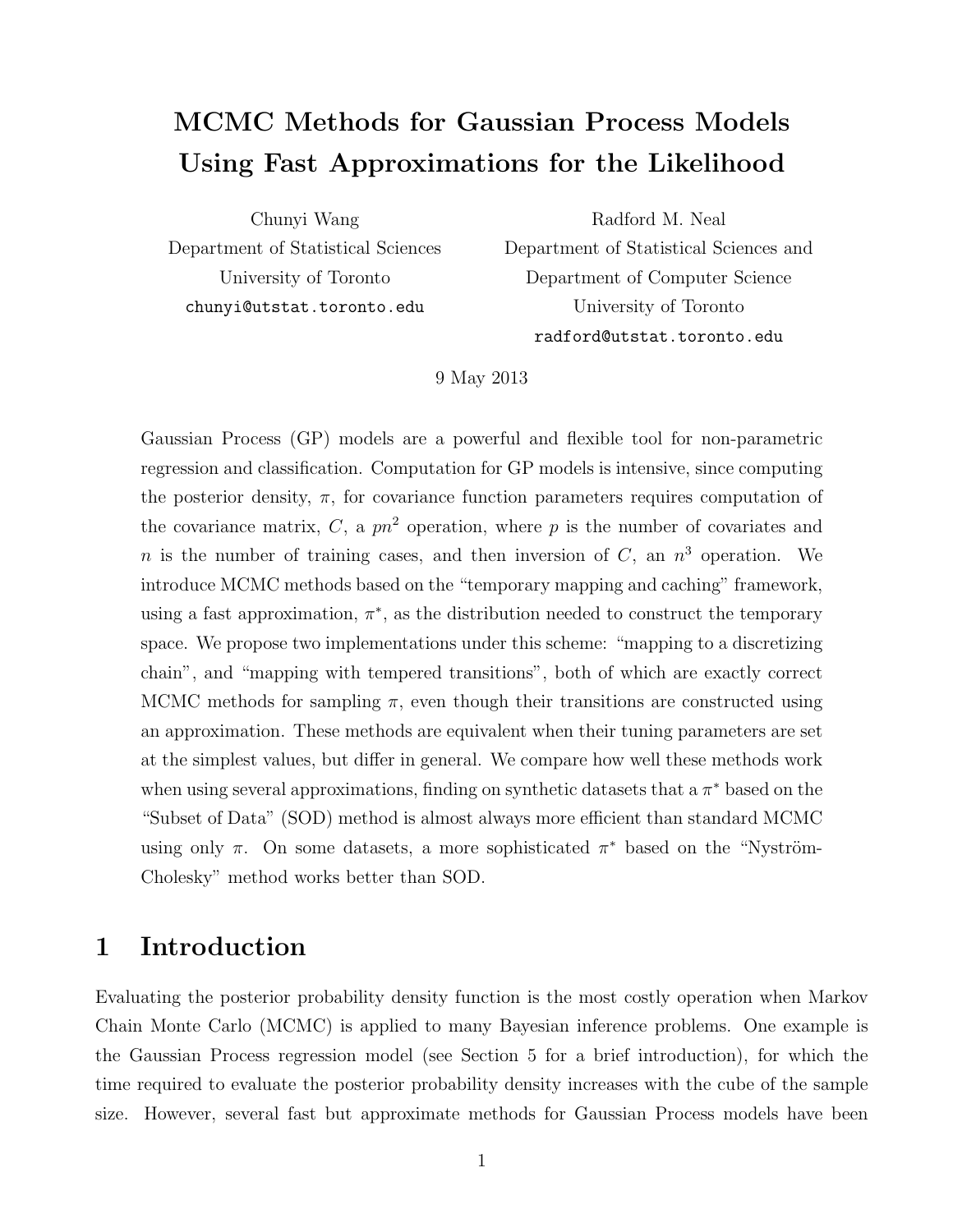developed. We show in this paper how such an approximation to the posterior distribution for parameters of the covariance function in a Gaussian process model can be used to speed up sampling, using either of two schemes, based on "mapping to a discretizing chain" or "mapping with tempered transitions". Both schemes produce an exactly correct MCMC method, despite using an approximation to the posterior density for some operations.

In the next section, we describe a general scheme for contructing efficient MCMC methods using temporary mapping and caching techniques, first introduced by Neal (2006), which is the basis for both of the schemes for using approximations that are introduced in this paper.

One possibility for a space to temporarily map to is the space of Markov chain realizations that leave a distribution  $\pi^*$  invariant. Our hope is that if we use such a space with a  $\pi^*$  that is a good approximation to  $\pi$ , but faster to compute, then MCMC with temporary mapping and caching will be faster than MCMC methods using only  $\pi$ .

We then consider how the tempered transiton method due to Neal (1996) can also be viewed as mapping temporary to another space. Using this view, we give a different proof that detailed balance holds for tempered transitions. We then discuss how the sequence of transitions  $(\hat{T}_1, \hat{T}_2, ..., \check{T}_2, \check{T}_1)$  (which collectively form the tempered transition) should be chosen when they are defined using fast approximations, rather than (as in the original context for tempered transtions) by modifying the original distribution,  $\pi$ , in a way that does not reduce computation time.

We apply these two proposed schemes to Gaussian process regression models that have a covariance function with unknown hyperparameters, whose posterior distribution must be sampled using MCMC. We discuss several fast GP approximation methods that can be used to contruct an approximate  $\pi^*$ . We conclude by presenting experiments on synthetic datasets using the new methods that show that these methods are indeed faster than standard methods using only  $\pi$ .

# 2 MCMC with temporary mapping and caching

To start, we present two general ideas for improving MCMC — temporarily mapping to a different state space, and caching the results of posterior density computations for possible later use.

### 2.1 Creating Markov transitions using temporary mappings

To obtain samples of a target distribution  $\pi$  from space X using MCMC, we need to find a transition probability  $T(x'|x)$ , for which

$$
\int \pi(x)T(x'|x)dx = \pi(x')
$$
\n(1)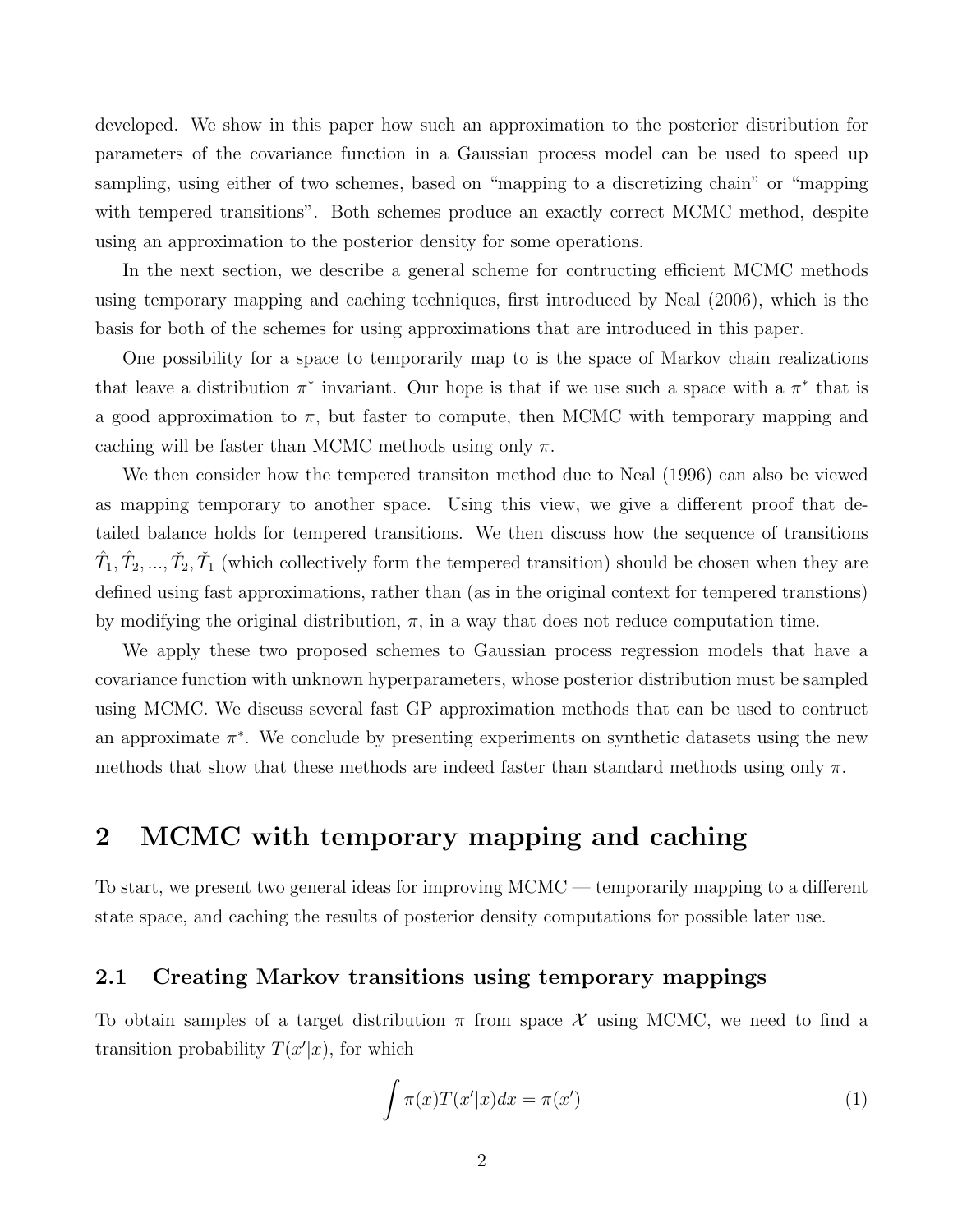i.e.,  $T(x'|x)$  leaves the target distribution  $\pi$  invariant. There are many ways to form such a transition. In the famous Metropolis algorithm (Metropolis et. al, 1953), from a current state x, we propose to move to a candidate state  $x^*$  according to a proposal distribution  $S(x'|x)$  that is symmetric (i.e.,  $S(x'|x) = S(x|x')$ ), and then accept this proposal with probability min $(1, \pi(x^*)/\pi(x))$ . If this proposal is accepted, the new state is  $x' = x^*$ , otherwise  $x' = x$ . It's easy to show that these transitions leave  $\pi$  invariant (in fact they satisfy the stronger "detailed balance" condition that  $\pi(x)T(x'|x) = \pi(x')T(x|x')$ .

The temporary mapping technique (Neal, 2006) defines such a transition via three other stochastic mappings,  $\hat{T}$ ,  $\overline{T}$  and  $\check{T}$ , as follows:

$$
x \xrightarrow{\hat{T}} y \xrightarrow{\bar{T}} y' \xrightarrow{\check{T}} x'
$$
 (2)

where  $x, x' \in \mathcal{X}$  and  $y, y' \in \mathcal{Y}$ . Starting from x, we obtain a value y in the temporary space Y by  $T(y|x)$ . The target distribution for y has probability mass/density function  $\rho(y)$ . We require that

$$
\int \pi(x)\hat{T}(y|x)dx = \rho(y)
$$
\n(3)

We then obtain another sample y' using  $\bar{T}(y'|y)$ , which leaves  $\rho$  invariant:

$$
\int \rho(y)\bar{T}(y'|y)dy = \rho(y')\tag{4}
$$

Finally, we map back to  $x' \in \mathcal{X}$  using  $\check{T}(x'|y)$ , which we require to satisfy

$$
\int \rho(y')\check{T}(x'|y')dy' = \pi(x')
$$
\n(5)

It's easy to see that the combined transition  $T(x'|x) = \int \int \hat{T}(y|x)\overline{T}(y'|y)\hat{T}(x'|y')dydy'$  leaves  $\pi$  invariant:

$$
\int \pi(x)T(x'|x)dx = \int \int \int \pi(x)\hat{T}(y|x)\bar{T}(y'|y)\check{T}(x'|y')dydy'dx \tag{6}
$$

$$
= \int\int \rho(y)\bar{T}(y'|y)\check{T}(x'|y')dydy'
$$
\n(7)

$$
= \int \rho(y')\check{T}(x'|y')dy' \tag{8}
$$

$$
= \pi(x') \tag{9}
$$

Quite a few existing methods can be viewed as mapping to temporary spaces. For instance, the technique of temporarily introducing auxiliary variables can be considered as mapping from  $x$ to  $y = (x, z)$ , where z is a set of auxiliary variables.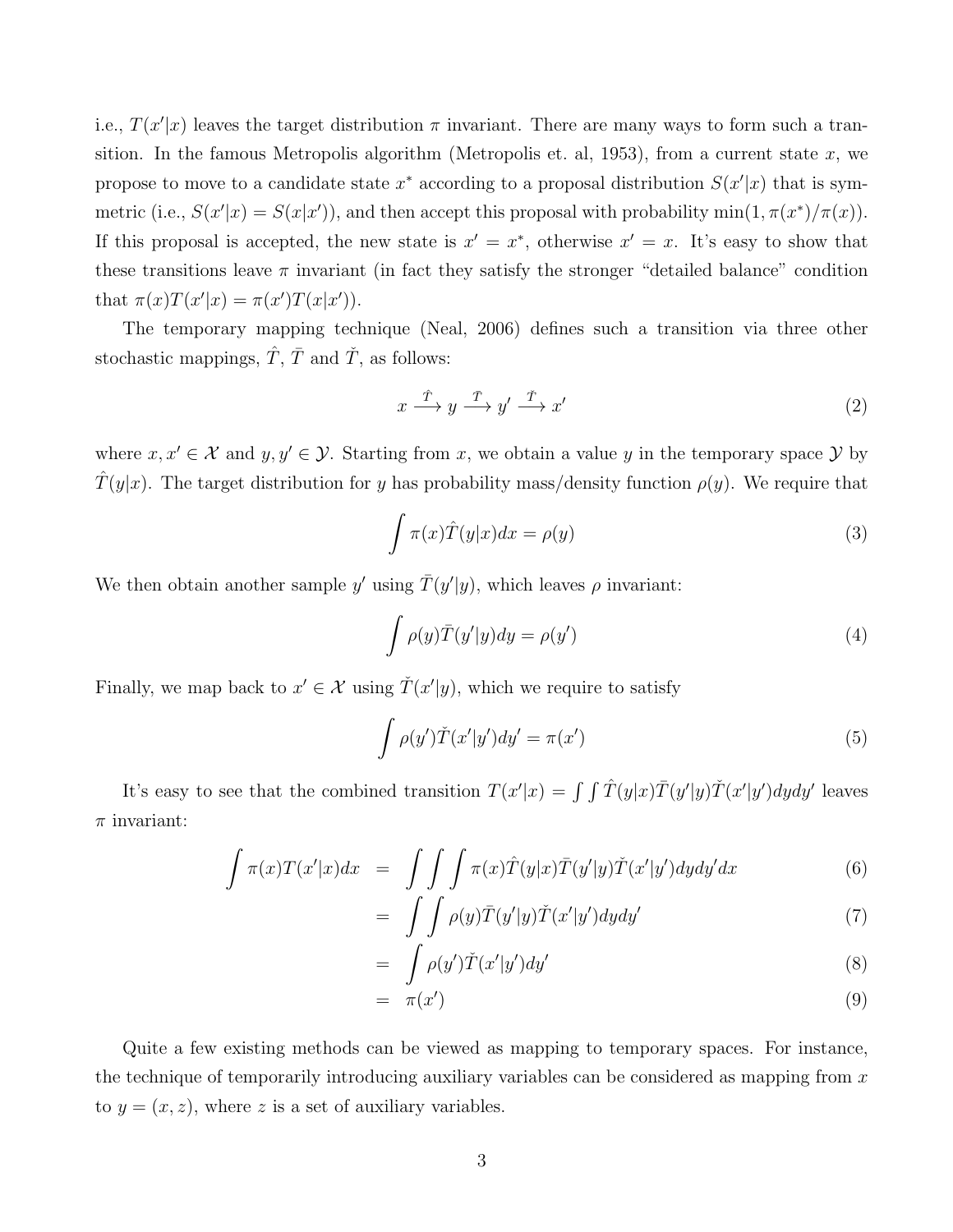### 2.2 Caching values for future re-use

Many MCMC transitions require evalulating the probability density of  $\pi$ , up to a possibly unknown normalizing constant. For example, each iteration of the Metropolis algorithm needs the probability density values of both the current state  $x$  and the candidate state  $x^*$ . Since these evaluations typically dominate the MCMC computation time, it may be desirable to save ('cache') computed values of  $\pi(x)$  so they can be re-used when the same state x appears in the chain again.

Caching is always useful for the Metropolis algorithm, since if we reject a proposal  $x^*$ , we will need  $\pi(x)$  for the next transition, and if we instead accept  $x^*$  then it becomes the current state and we will need  $\pi(x^*)$  for the next transition.

When the proposal distribution is discrete (as it will always be when the state space is discrete), the probability of proposing an  $x^*$  that was previously proposed can be positive, so saving the computed value of  $\pi(x^*)$  may be beneficial even if  $x^*$  is rejected. When the state space is continuous, however, the proposal distributions commonly used are also continuous, and we will have zero probability of proposing the same  $x^*$  again. But in this case, as we will see next, caching can still be beneficial if we first map to another space with a "discretizing chain".

## 3 Mapping to a discretizing chain

To take full advantage of both mapping and caching, we propose a temporary mapping scheme where the temporary space is continuous, but is effectively discrete with regard to transitions  $T$ .

Let  $R(x'|x)$  be the transition probabilities for a Markov Chain which leaves  $\pi^*$  invariant. Let  $\tilde{R}(x|x') = R(x'|x)\pi^*(x)/\pi^*(x')$  be the reverse transition probabilities, which clearly also leave  $\pi^*$ invariant.

We map from  $X$  to  $Y$ , a space of realizations of this Markov Chain of length  $K$ , where one time step of this chain is "marked". To map  $x \in \mathcal{X}$  to  $y \in \mathcal{Y}$ , we use a  $\hat{T}$  that operates as follows:

- Choose k uniformly from  $0, ..., K 1$ .
- Simulate  $K-1-k$  forward transition steps using R starting at  $x_k = x$ , producing states  $x_{k+1},...,x_{K-1}.$
- Simulate k reverse transitions using  $\tilde{R}$ , starting at  $x_k = x$ , producing states  $x_{k-1}, ..., x_0$ .
- Set the "marked" time step to  $k$ .

The transition  $\overline{T}$  moves the mark along the chain from k to another time step  $k' \in \{0, \ldots, K-1\}$ , while keeping the current chain realization,  $(x_0, \ldots, x_{K-1})$ , fixed. The transition  $\check{T}$  just takes the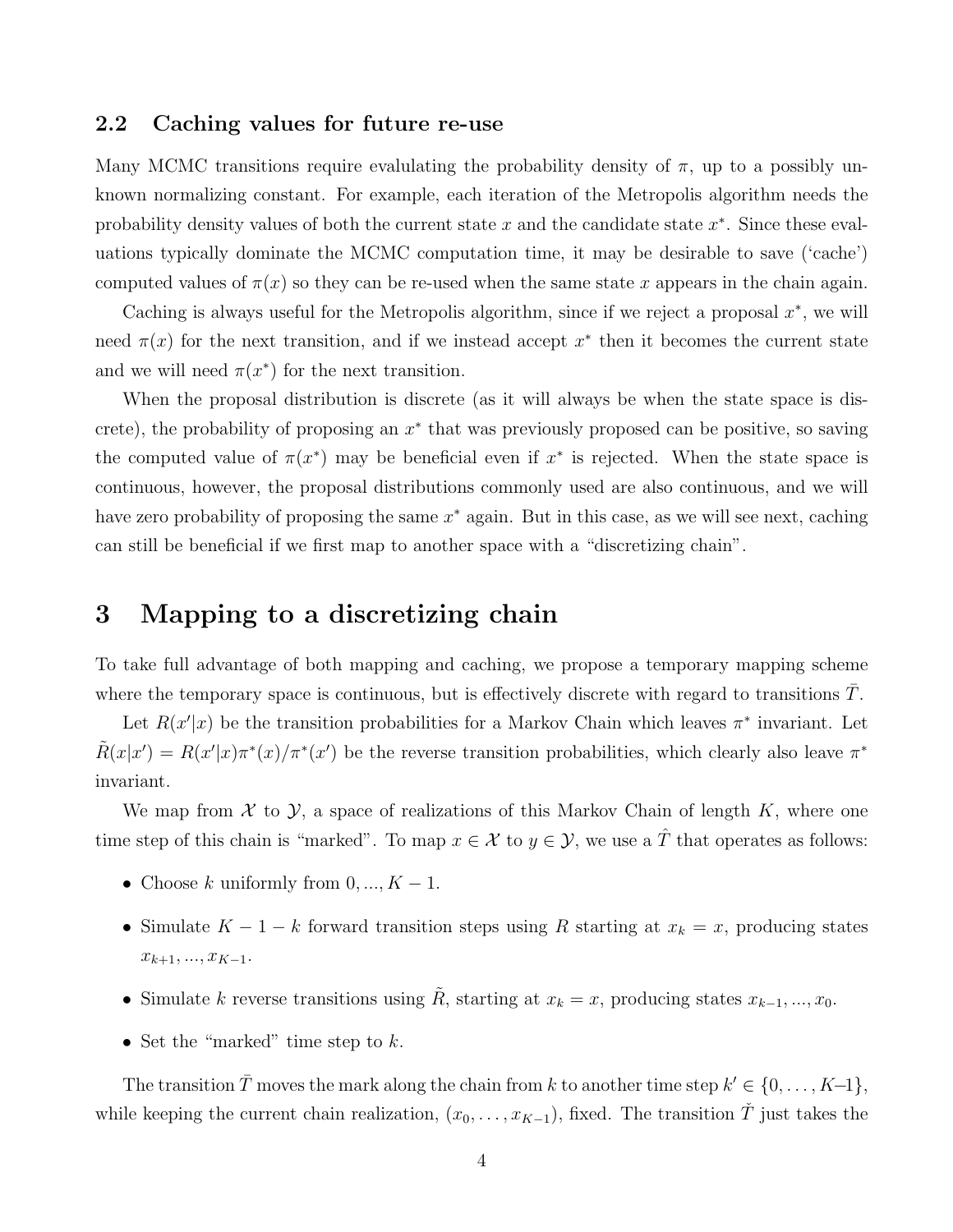

Figure 1: Mapping to a discretizing chain and back.

marked state, so  $x' = x_{k'}$ . The actual implementation will not necessarily simulate all  $K - 1$  steps of the discretizing chain — a new step is simulated only when it is needed. We can then let  $K$  go to infinity, so that  $\overline{T}$  can move the mark any finite number of steps forward or backward.

Figure 1 illustrates this scheme. Note that an element  $y \in \mathcal{Y}$  is a chain realization with a mark placed on the time step k. We write  $y = (k; x_0, ..., x_{K-1})$ . When we say we "move the mark from k to k'", we actually use a transition  $\overline{T}$  to move from  $y = (k; x_0, ..., x_{K-1})$  to  $y' = (k'; x_0, ..., x_{K-1})$ , where  $y$  and  $y'$  share the same chain realization and differ only on the marked position. We are free to choose the way  $\bar{T}$  moves the mark in any way that leaves  $\rho$  invariance — for instance, we can pick a number s and propose to move mark from k to  $k + s$  or  $k - s$  with equal probabilities. We can make  $r$  such moves within each mapping. The discretizing chain makes the state space effectively discrete, even though the space  $\mathcal Y$  is continuous, and consequently, when we move the mark around the chain realization, there is a positive probability of hitting a location that has been visited before.

The transition  $\bar{T}$  has to leave  $\rho(y)$  invariant. We compute the ratio of  $\rho(y')$  and  $\rho(y)$  to see how we can construct a such a  $\overline{T}$ .  $\rho$  has been implicitly defined in (3) as the distribution resulting from applying  $\hat{T}$  to x drawn from  $\pi$ . The probability to sample y is given by the simulation process described above (i.e. start from x, simulate  $K-1-k$  forward steps using R and k backward steps using  $\tilde{R}$ ), namely, if  $y = (k; x_0, ..., x_{K-1}),$ 

$$
\rho(y) = \pi(x_k) \frac{1}{K} R(x_{k+1}|x_k) \cdots R(x_{K-1}|x_{K-2}) \times \tilde{R}(x_{k-1}|x_k) \cdots \tilde{R}(x_0|x_1)
$$
  
= 
$$
\frac{\pi(x_k)}{\pi^*(x_k)} \frac{1}{K} \frac{\pi^*(x_k) R(x_{k+1}|x_k) \cdots R(x_{K-1}|x_{K-2}) \times \tilde{R}(x_{k-1}|x_k) \cdots \tilde{R}(x_0|x_1)}{\prod_{i=1}^{K} (x_i - x_{i})} \tag{10}
$$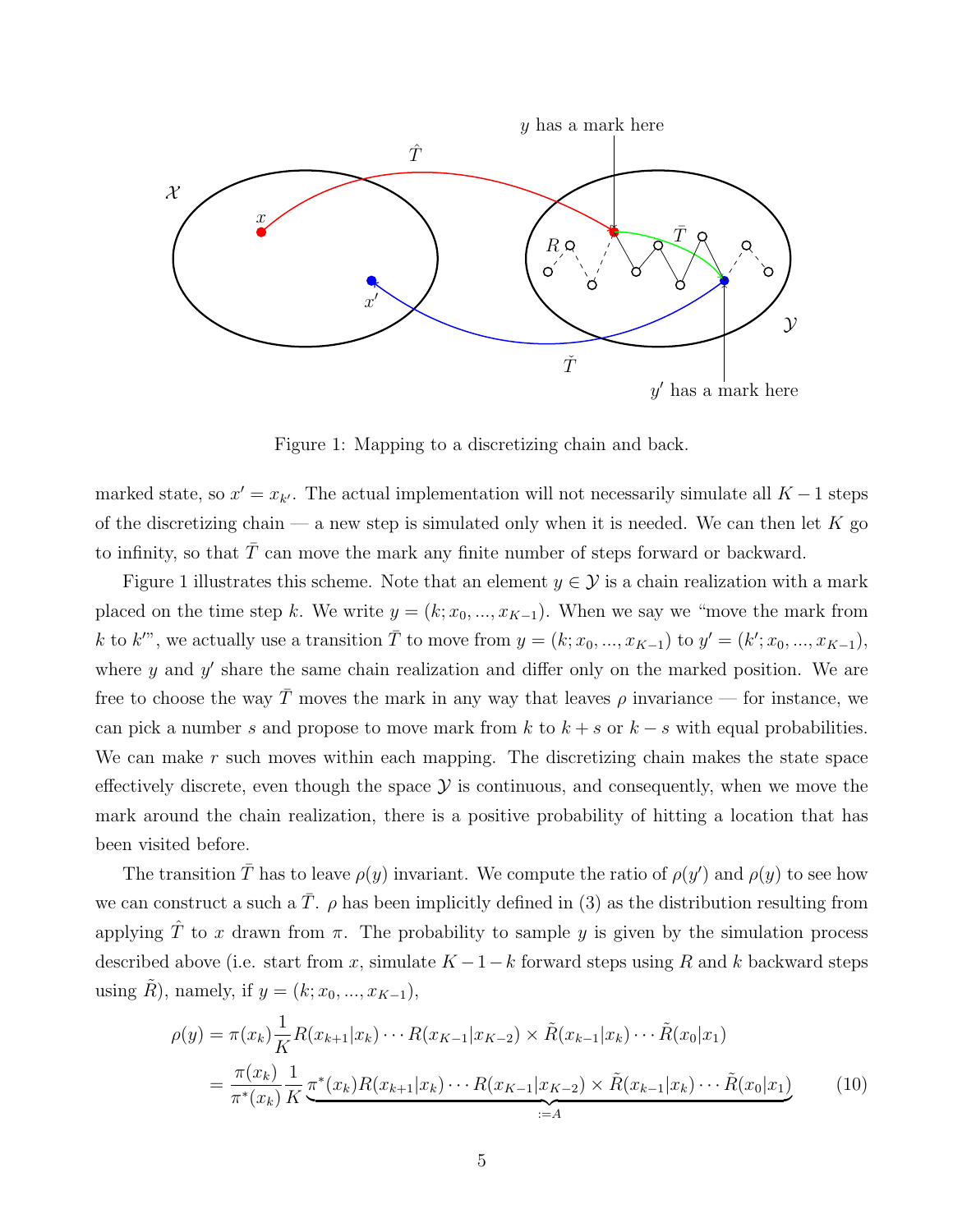An expression for  $\rho(y')$  can be similarly obtained for  $y' = (k'; x_0, ..., x_{K-1})$ :

$$
\rho(y') = \frac{\pi(x_{k'})}{\pi^*(x_{k'})} \frac{1}{K} \underbrace{\pi^*(x_{k'}) R(x_{k'+1}|x') \cdots R(x_{K-1}|x_{K-2}) \times \tilde{R}(x_{k'-1}|x_{k'}) \cdots \tilde{R}(x_0|x_1)}_{:=A'} \tag{11}
$$

We take out a factor of the ratio of densities  $\pi/\pi^*$  from both (10) and (11), and write the remaining term as A or A', as indicated in the respective equation. Since R and  $\tilde{R}$  are reverse transitions with respect to  $\pi^*$ , if  $k' > k$ , then

$$
\pi^*(x_k) R(x_{k+1}|x_k) \cdots R(x_{k'}|x_{k'-1})
$$
\n
$$
= \tilde{R}(x_k|x_{k+1}) \pi^*(x_{k+1}) R(x_{k+2}|x_{k+1}) \cdots R(x_{k'}|x_{k'-1})
$$
\n
$$
\vdots
$$
\n
$$
= \tilde{R}(x_k|x_{k+1}) \cdots \tilde{R}(x_{k'-1}|x_{k'}) \pi^*(x_{k'})
$$
\n(12)

It therefore follows that  $A = A'$ . A similar argument shows that  $A = A'$  when  $k' \leq k$ . Thus the ratio of  $\rho(y')$  and  $\rho(y)$  is

$$
\frac{\rho(y')}{\rho(y)} = \frac{\pi(x_{k'})/\pi^*(x_{k'})}{\pi(x_k)/\pi^*(x_k)}
$$
(13)

Equation (13) implies that to leave  $\rho$  invariant we can use a Metropolis type transition,  $\overline{T}$ , that proposes to move the mark from  $k$  to  $k'$  and accepts the move with probability

$$
\min\left(1, \frac{\pi(x_{k'})/\pi^*(x_{k'})}{\pi(x_k)/\pi^*(x_k)}\right)
$$

Note that if  $\pi = \pi^*$ , then the transition  $\overline{T}$  will accept a move of the mark to any other time step on the discretizing chain, since the discretizing chain actually leaves the target distribution  $\pi^*$ invariant and therefore every time step of this chain is a valid sample of  $\pi$ . If  $\pi^* \neq \pi$ , but is very similar to  $\pi$ , we can hope the acceptance rate will be high. In addition, if the evaluation of  $\pi^*(x)$ takes much less time than that of  $\pi(x)$ , mapping to the discretizing chain and then proposing large moves of the mark can save computation time, since it effectively replaces evaluations of  $\pi$ with evaluations of  $\pi^*$ , except for the acceptance decisions.. On the other hand, if  $\pi^*$  is completely arbitrary, the acceptance rate will be low, and if the evalution of  $\pi^*$  is not much faster than  $\pi(x)$ , we will not save computation time. These  $\pi^*$ 's are not useful. We need  $\pi^*$  to be a fast but good approximation to  $\pi$ . We will discuss this in the context of GP models in a later section.

Every time we map into a temporary space, we can make multiple  $\overline{T}$  updates (move the "mark" several times). This way we can take advantage of the "caching" idea, since sometimes the mark will be moved to a state where  $\pi$  has already been computed, and therefore no new computation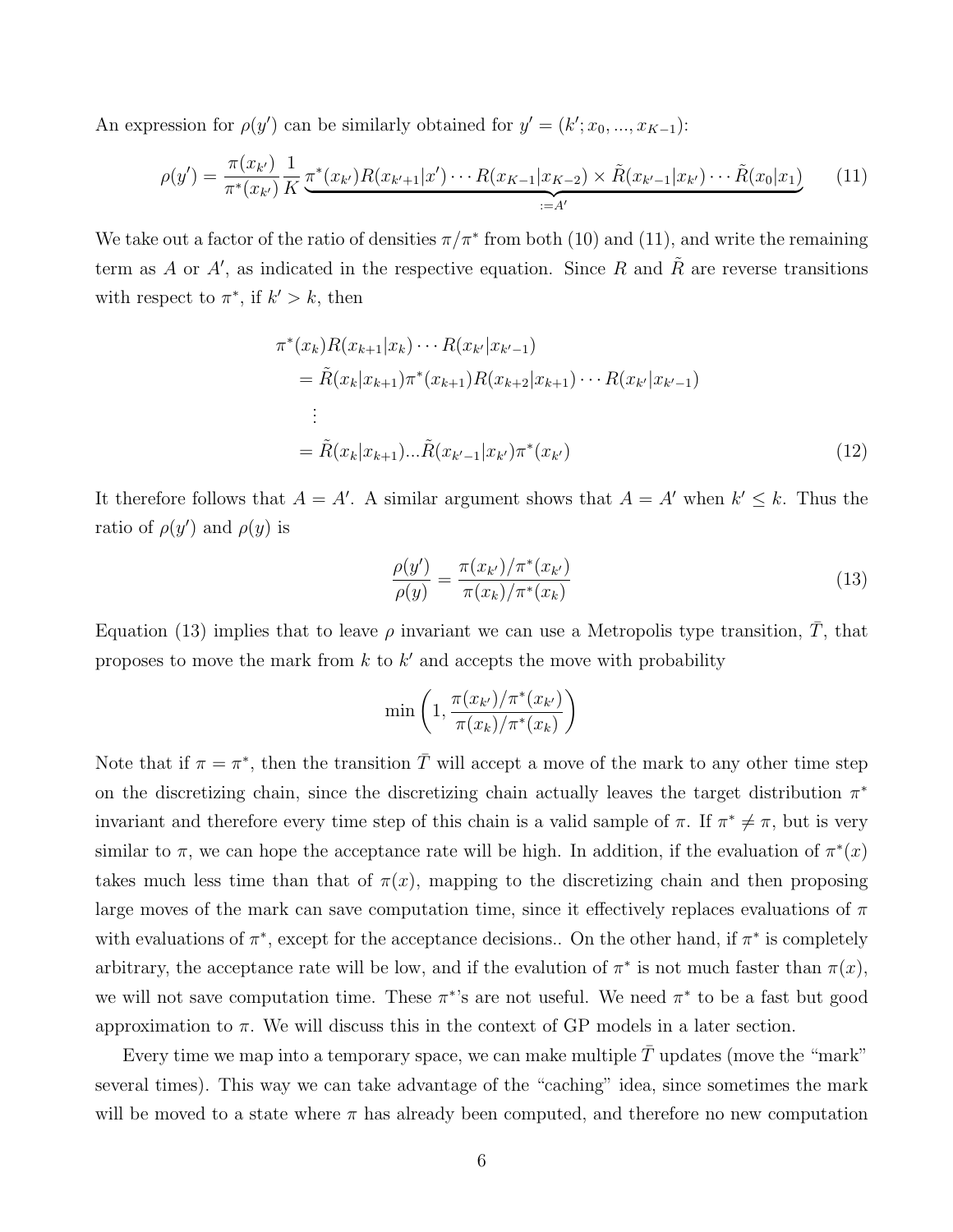is needed. The number of updates is a tuning parameter, which we denote as " $r$ ". Another tuning parameter, which we denote as "s", is the number of steps of transition R to "jump" when we try to move the mark. Note that although we only "bring back" (using  $\hat{T}$ ) the last updated sample as x', all of the marked states are valid samples of  $\pi(x)$ , and can be used for computing expectations with respect to  $\pi$  if desired.

## 4 Tempered transitions

The "tempered transitions" method of Neal (1996) can also be viewed as mapping to a temporary space. This method aims to sample from  $\pi$  using a sequence of distributions  $\pi = \pi_0, \pi_1, \ldots, \pi_n$ .

For  $i = 0, \ldots, n$ , let  $\hat{T}_i$  (called the "up" transition) and  $\check{T}_i$  (the "down" transition) be mutually reversible transitions with respect to the density  $\pi_i$  — i.e. for any pair of states  $x_i$  and  $x'_i$ ,

$$
\pi_i(x_i)\hat{T}_i(x_i'|x_i) = \check{T}_i(x_i|x_i')\pi_i(x_i')
$$
\n(14)

This condition implies that both  $\hat{T}_i$  and  $\check{T}_i$  have  $\pi_i$  as their invariant distribution. If  $\hat{T}_i = \check{T}_i$  then (14) reduces to the detailed balance condition. If  $\hat{T}_i = S_1 S_2 ... S_k$  with all of  $S_i$  being reversible transitions, then  $\tilde{T}_i = S_k S_{k-1} \dots S_1$  would satisfy condition (14).

We map from  $x \in \mathcal{X}$  to  $y \in \mathcal{Y}$ , a space of realizations of tempered transitions, using a  $\hat{T}$  that operates as follows:

Generate  $\hat{x}_1$  from x using  $\hat{T}_1$ ; Generate  $\hat{x}_2$  from  $\hat{x}_1$  using  $\hat{T}_2$ ; . . . Generate  $\bar{x}_n$  from  $\hat{x}_{n-1}$  using  $\hat{T}_n$ . Generate  $\check{x}_{n-1}$  from  $\bar{x}_n$  using  $\check{T}_n$ ; Generate  $\check{x}_{n-2}$  from  $\check{x}_{n-1}$  using  $\check{T}_{n-1}$ ; . . . Generate  $x^*$  from  $\check{x}_1$  using  $\check{T}_1$ .

An element  $y \in \mathcal{Y}$  can be written as  $y = (x, \hat{x}_1, ..., \hat{x}_n, ..., \hat{x}_1, x^*)$ .

 $\overline{T}$  attempts to flip the order of y, accepting the flip with probability

$$
\min\left(1, \frac{\pi_1(\hat{x}_0)}{\pi_0(\hat{x}_0)} \cdots \frac{\pi_n(\hat{x}_{n-1})}{\pi_{n-1}(\hat{x}_{n-1})} \cdot \frac{\pi_{n-1}(\check{x}_{n-1})}{\pi_n(\check{x}_{n-1})} \cdots \frac{\pi_0(\check{x}_0)}{\pi_1(\check{x}_0)}\right)
$$
(15)

where  $\hat{x}_0$  and  $\check{x}_0$  are synonyms for x and  $x^*$ , respectively, to keep notations consistent. In other words, with this probability, we set  $y'$  to  $y^* = (x^*, \tilde{x}_1, ..., \tilde{x}_n, ..., \hat{x}_1, x)$  (the order is reversed); otherwise we sset  $y' = y$  (the order is preserved).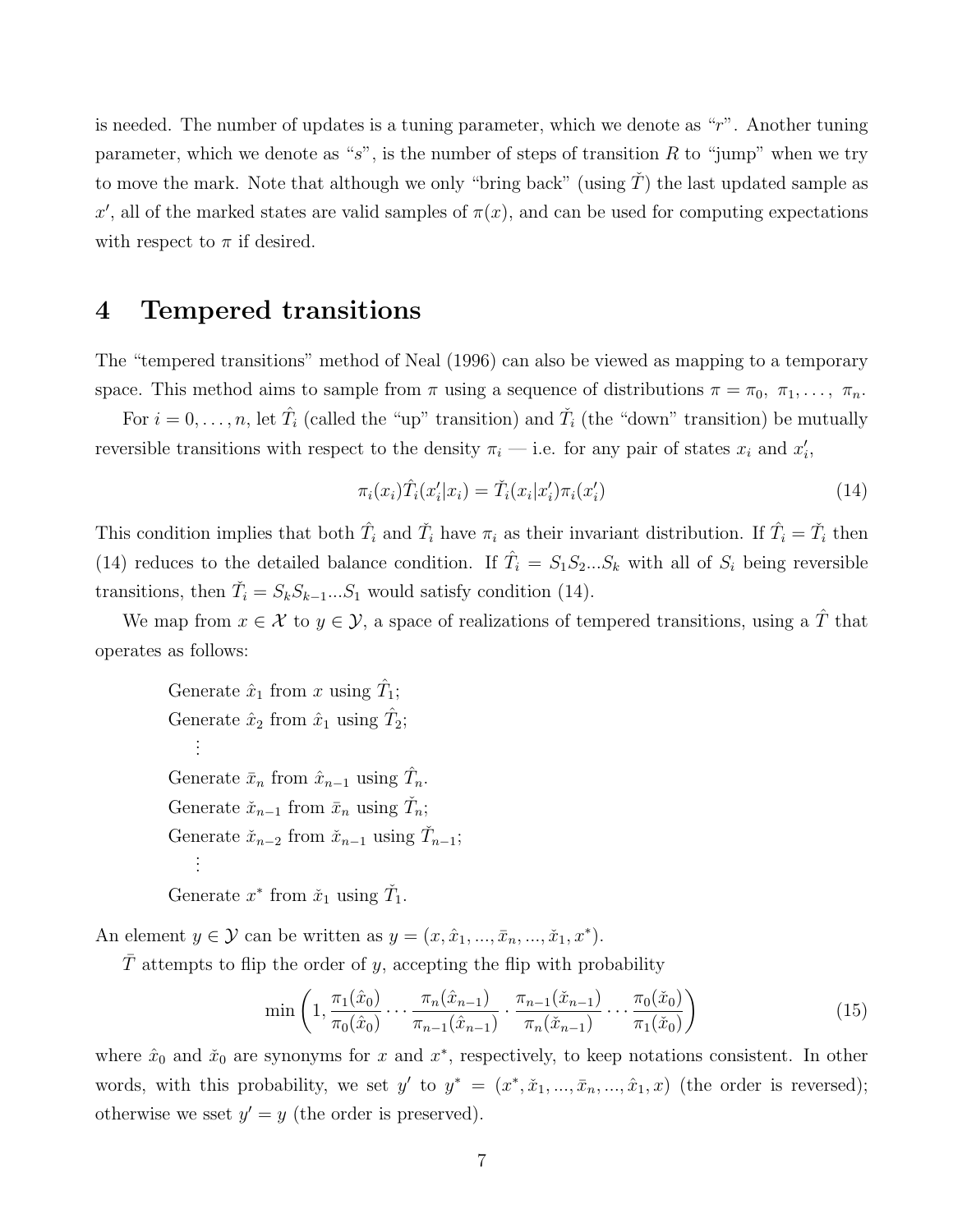Finally,  $\check{T}$  maps back to  $x' \in \mathcal{X}$  by taking the first coordinate of y' (either the original x or  $x^*$ , depending on whether or not the flip was accepted).

Using the temporary mapping perspective, we can show that tempered transitions are valid updates, leaving  $\pi$  invariant, by defining  $\rho$  to be the result of applying  $\hat{T}$  to a point drawn from π, and then showing that  $\overline{T}$  leaves  $\rho$  invariant, and that  $\overline{T}$  produces a point distributed as π from a point distributed as  $\rho$ .

The  $\hat{T}$  mapping from  $x = \hat{x}_0$  to  $y = (\hat{x}_0, \hat{x}_1, ..., \hat{x}_n, ..., \hat{x}_1, \hat{x}_0)$  involves a sequence of transitions:

$$
\hat{x}_0 \xrightarrow{\hat{T}_1} \hat{x}_1 \xrightarrow{\hat{T}_2} \hat{x}_2 \longrightarrow \cdots \longrightarrow \hat{x}_{n-1} \xrightarrow{\hat{T}_n} \bar{x}_n \xrightarrow{\check{T}_n} \check{x}_{n-1} \xrightarrow{\check{T}_{n-1}} \check{x}_{n-2} \longrightarrow \cdots \longrightarrow \check{x}_1 \xrightarrow{\check{T}_1} \check{x}_0
$$

The probability density,  $\rho$ , for y can be computed from this as

$$
\rho(y) = \pi_0(\hat{x}_0)\hat{T}_1(\hat{x}_1|\hat{x}_0)\cdots\hat{T}_n(\bar{x}_n|\hat{x}_{n-1})\check{T}_n(\check{x}_{n-1}|\bar{x}_n)\cdots\check{T}_1(\check{x}_0|\check{x}_1)
$$
(16)

Similarly,

$$
\rho(y^*) = \pi_0(\tilde{x}_0)\hat{T}_1(\tilde{x}_1|\tilde{x}_0)\cdots\hat{T}_n(\bar{x}_n|\tilde{x}_{n-1})\tilde{T}_n(\hat{x}_{n-1}|\bar{x}_n)\cdots\tilde{T}_1(\hat{x}_0|\hat{x}_1)
$$
(17)

Now we compute the ratio of probability densities of  $y^*$  and  $y$ .

$$
\frac{\rho(y^*)}{\rho(y)} = \frac{\pi_0(\check{x}_0)\hat{T}_1(\check{x}_1|\check{x}_0)\cdots\hat{T}_n(\bar{x}_n|\check{x}_{n-1})\check{T}_n(\hat{x}_{n-1}|\bar{x}_n)\cdots\check{T}_1(\hat{x}_0|\hat{x}_1)}{\pi_0(\hat{x}_0)\hat{T}_1(\hat{x}_1|\hat{x}_0)\cdots\hat{T}_n(\bar{x}_n|\hat{x}_{n-1})\check{T}_n(\check{x}_{n-1}|\bar{x}_n)\cdots\check{T}_1(\check{x}_0|\check{x}_1)} \\
= \pi_0(\check{x}_0)\cdot\frac{\hat{T}_1(\check{x}_1|\check{x}_0)}{\check{T}_1(\check{x}_0|\check{x}_1)}\cdots\frac{\hat{T}_n(\bar{x}_n|\check{x}_{n-1})\check{T}_n(\hat{x}_{n-1}|\bar{x}_n)}{\check{T}_n(\check{x}_{n-1}|\bar{x}_n)\hat{T}_n(\bar{x}_n|\hat{x}_{n-1})}\cdots\frac{\check{T}_1(\hat{x}_0|\hat{x}_1)}{\hat{T}_1(\hat{x}_1|\hat{x}_0)}\cdot\frac{1}{\pi_0(\hat{x}_0)}\n\tag{18}
$$

$$
= \pi_0(\check{x}_0) \cdot \frac{\pi_1(\check{x}_1)}{\pi_1(\check{x}_0)} \cdots \frac{\pi_n(\bar{x}_n)}{\pi_n(\check{x}_{n-1})} \cdot \frac{\pi_n(\hat{x}_{n-1})}{\pi_n(\bar{x}_n)} \cdots \frac{\pi_1(\hat{x}_0)}{\pi_1(\bar{x}_n)} \cdots \frac{\pi_1(\hat{x}_0)}{\pi_1(\hat{x}_1)} \cdot \frac{1}{\pi_0(\hat{x}_0)}
$$
(19)

$$
= \frac{\pi_1(\hat{x}_0)}{\pi_0(\hat{x}_0)} \cdots \frac{\pi_n(\hat{x}_{n-1})}{\pi_{n-1}(\hat{x}_{n-1})} \cdot \frac{\pi_{n-1}(\check{x}_{n-1})}{\pi_n(\check{x}_{n-1})} \cdots \frac{\pi_0(\check{x}_0)}{\pi_1(\check{x}_0)}
$$
(20)

We obtain (19) from the mutual reversibility property of the transitions  $\hat{T}_i$  and  $\check{T}_i$ , and (18) and (20) simply by reordering terms.

From  $(20)$ , we see that the probability of accepting the flip from y to  $y^*$  given by  $(15)$  is equal to  $\min(1, \rho(y^*)/\rho(y))$ , and thus  $\overline{T}$  satisfies detailed balance with respect to  $\rho$ . It is also clear from (16) that the marginal distribution under  $\rho$  of the first component of y is  $\pi_0 = \pi$ , and thus  $\check{T}$  maps from  $\rho$  to  $\pi$ .

The original motivation of the tempered transition method described by Neal (2006) is to move between isolated modes of multimodal distributions. The distributions  $\pi_1, ..., \pi_n$  are typically of the same class as  $\pi$ , but broader, making it easier to move between modes of  $\pi$  (typically, as i gets larger, the distribution  $\pi_i$  gets broader, thus making it more likely that modes have substantial overlap). Evaluating the densities for  $\pi_1, \ldots, \pi_n$  typically takes similar computation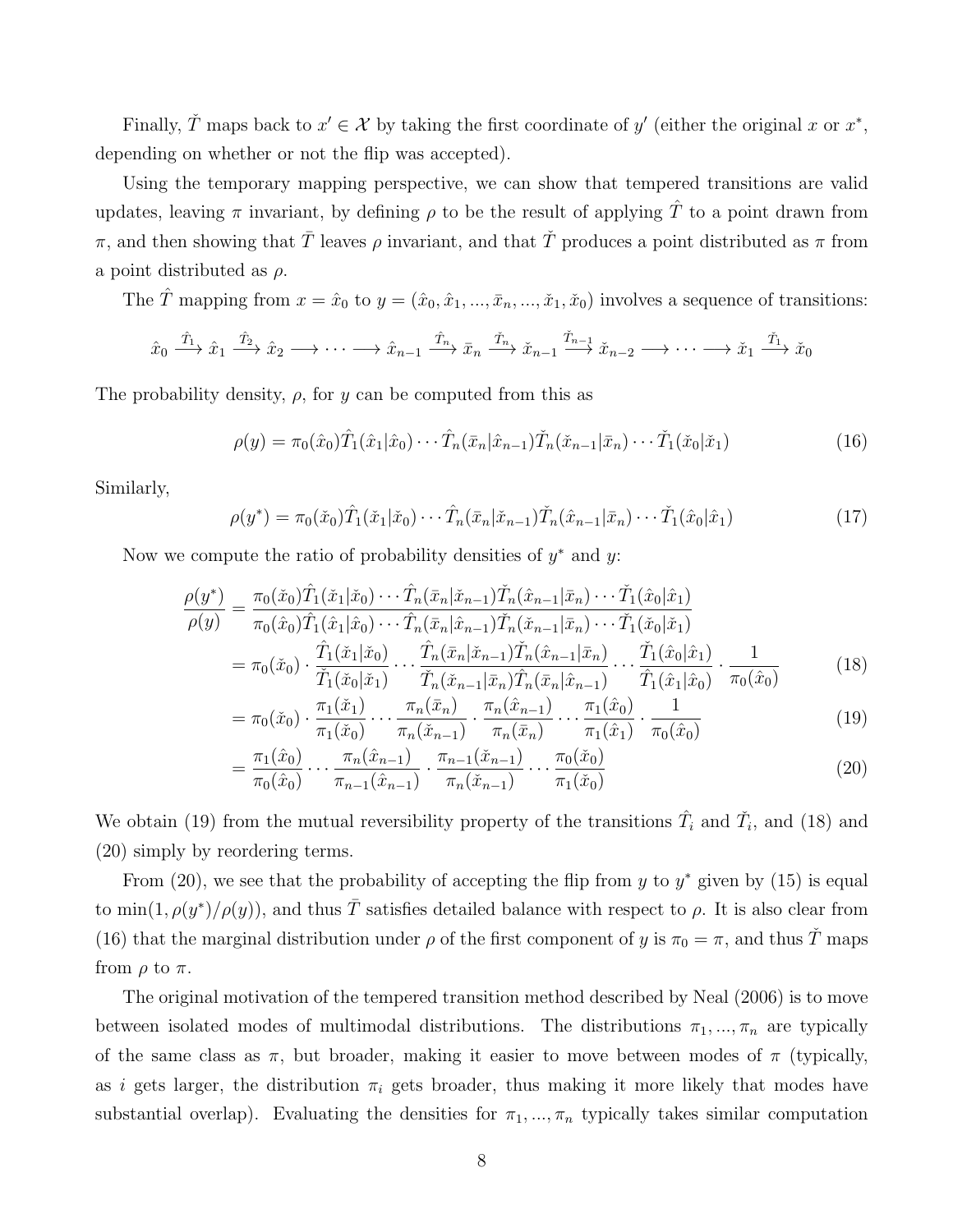time as evaluating the density for  $\pi$ . Our mapping-caching scheme, on the other hand, is designed to reduce computation. Ideally, in our scheme the bigger i is, the faster is the evaluation of  $\pi_i(x)$ . One possibility for this is that each  $\pi_i$  is an approximation of  $\pi$ , and as i increases the computation of  $\pi_i$  becomes cheaper (but worse).

The two methods we propose in this paper are equivalent if the following are all true:

- For mapping to a discretizing chain:
	- 1. The transition  $R$  which leaves  $\pi^*$  invariant is reversible.
	- 2.  $s = 2k$ , i.e.  $\overline{T}$  always attempts to move the mark over an even number of R updates.
	- 3.  $r = 1$ , i.e.  $\overline{T}$  attempts to move the mark only once within each mapping.
- For mapping by tempered transitions:
	- 1.  $n = 1$ , i.e., there is only one additional distribution.
	- 2.  $\hat{T}_1 = \check{T}_1 = R^k$ , i.e. these transitions consist of k updates using R (and hence  $\pi_1 = \pi^*$ ).

When all above are true except that  $n > 1$ , so more than one additional distribution is used in the tempered transitions, we might expect tempered transitions to perform better, as they propose a new point through the guidance of these additional distributions, and computations for these additional distributions should be negligible, if they are faster and faster approximations. On the other hand, we might think that  $r > 1$  will improve the performance when mapping to a discretizing chain, since then caching could be exploited. So each method may have its own advantages.

## 5 Application to Gaussian process models

We now show how these MCMC methods can be applied to Bayesian inference for Gaussian process models.

#### 5.1 Introduction to Gaussian process models

We start with a brief introduction to Gaussian process (GP) models to establish notation. The problem is to model the association between covariates x and a response y using n observed pairs  $(x_1, y_1), ..., (x_n, y_n)$ , and then make predictions for the y in future items once their covariates, x, have been observed. We can write such a model as

$$
y_i = f(x_i) + \epsilon_i \tag{21}
$$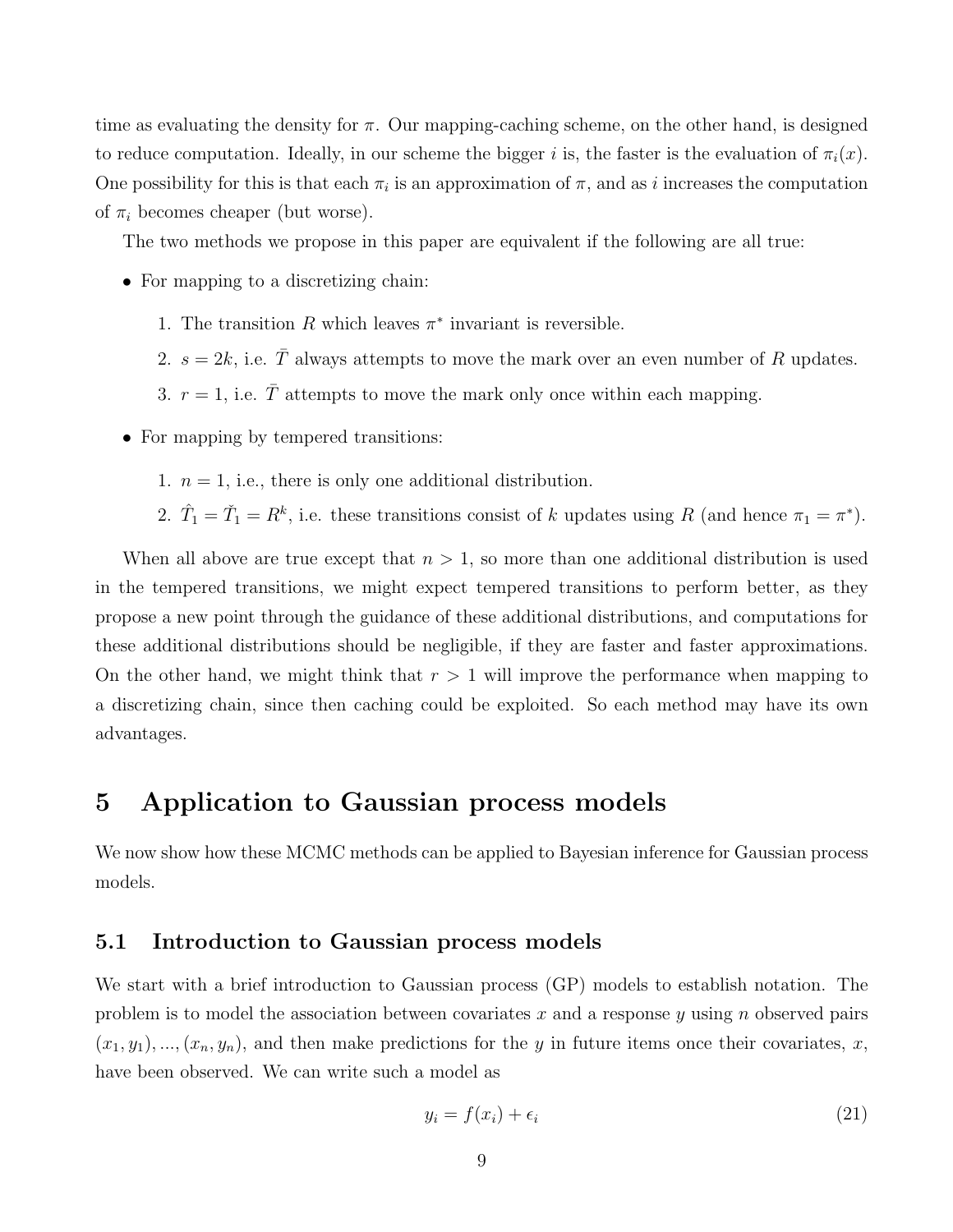where  $x_i$  is a covariate vector of length p, and  $y_i$  is the correspoding scalar response. The  $\epsilon_i$  are random residuals, assumed to have Gaussian distributions with mean 0 and constant variance  $\sigma^2$ .

Bayesian GP models assume that the noise-free function  $f$  comes from a Gaussian Process which has prior mean function zero and some specified covariance function. Note that a zero mean prior is not a requirement — we could specify a non-zero prior mean function  $m(x)$  if we have a priori knowledge of the mean structure. Using a zero mean prior just reflects prior knowledge that the function is equally likely to be positive or negative; the posterior mean of the function is typically not zero.

The covariance function could be fixed a priori, but more commonly is specified in terms of unknown hyperparameters,  $\theta$ , which are then estimated from the data. Given the values of the hyperparameters, the response y follows a multivariate Gaussian distribution with zero mean and a covariance matrix given by

$$
Cov(y_i, y_j) = K(x_i, x_j) + Cov(\epsilon_i, \epsilon_j) = K(x_i, x_j) + \delta_{ij}\sigma^2
$$
\n(22)

where  $\delta_{ii} = 1$  and  $\delta_{ij} = 0$  when  $i \neq j$ , and K is the covariance function of f. Any covariance function that always leads to a positive semi-definite covariance matrix can be used. One example is the squared exponential covariance function with isotropic length-scale (to which we add a constant allowing the overall level of the function to be shifted from zero):

$$
K(x_i, x_j) = c^2 + \eta^2 \exp\left(-\frac{\|x_i - x_j\|^2}{\rho^2}\right)
$$
 (23)

Here, c is a fairly large constant (not excessively large, to avoid numerical singularity), and  $\eta$ ,  $\sigma$ , and  $\rho$  are hyperparameters —  $\eta$  controls the magnitude of variation of  $f$ ,  $\sigma$  is the residual standard deviation, and  $\rho$  is a length scale parameter for the covariates. We can instead assign a different length scale to each covariate, which leads to the squared exponential covariance function with automatic relevance determination (ARD):

$$
K(x_i, x_j) = c^2 + \eta^2 \exp\left(-\sum_{k=1}^p \frac{(x_{ik} - x_{jk})^2}{\rho_k^2}\right)
$$
 (24)

Unless noted otherwise, we will use the squared exponential covariance functions (23) or (24) thoughout this paper.

When the values of the hyperparameters are known, the predictive distribution for the response,  $y_*$ , a test case with covariates  $x_*$ , based on observed values  $x = (x_1, ..., x_n)$  and  $(y_1, ..., y_n)$ , is Gaussian with the following mean and variance:

$$
E(y_*|x, y, x_*, \theta) = k^T C(\theta)^{-1} y \tag{25}
$$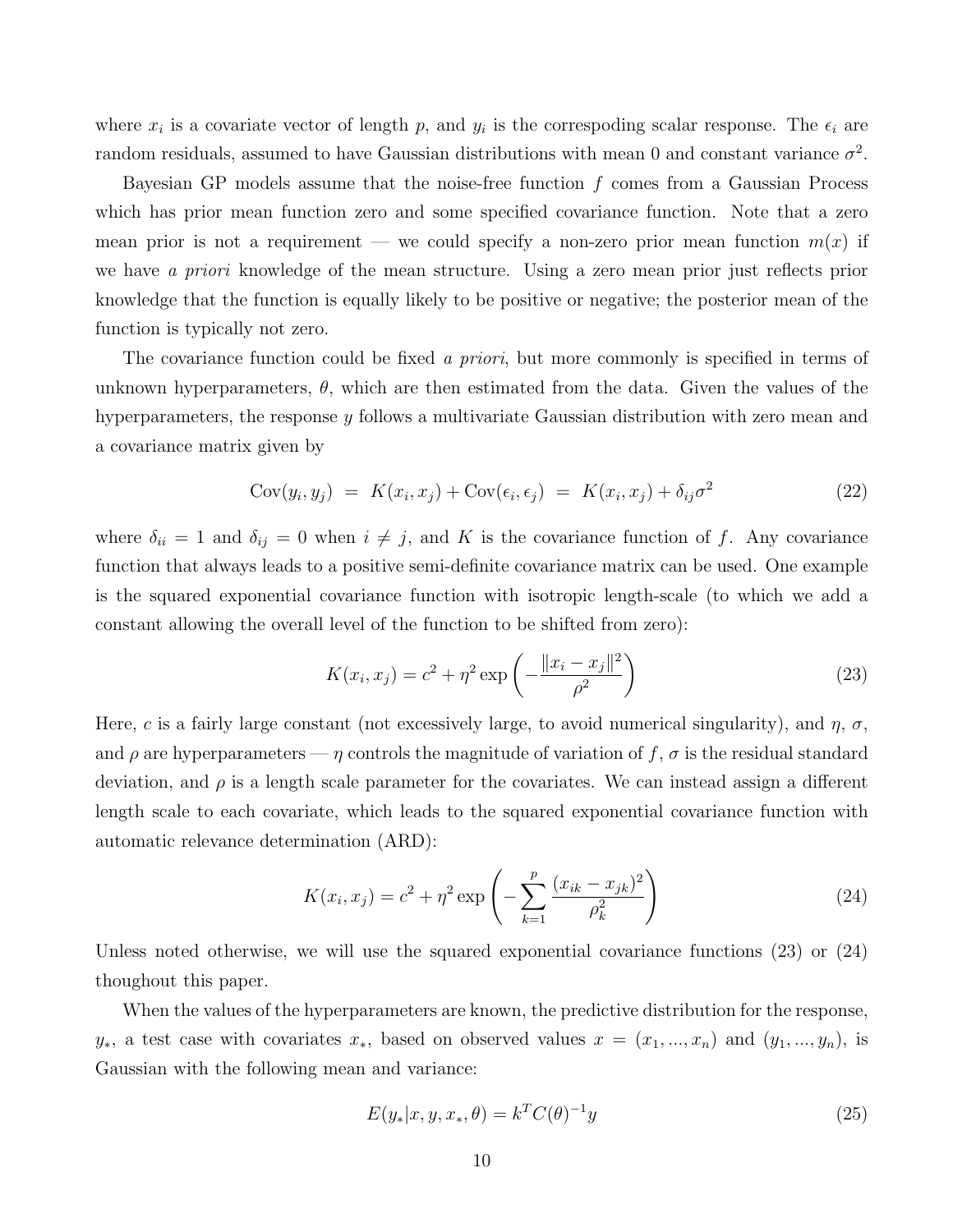$$
Var(y_*|x, y, x_*, \theta) = v - k^T C(\theta)^{-1} k
$$
\n(26)

In the equations above, k is the vector of covariances between  $y_*$  and each of  $y_i$ ,  $C(\theta)$  is the covariance matrix of the observed y, based on the known hyperparameters  $\theta$ , and v is the prior variance of  $y_*,$  which is  $Cov(y_*, y_*)$  from (22).

When the values of the hyperparameters are unknown, and therefore must be estimated from the data, we put a prior,  $p(\theta)$ , on them (typically an independent Gaussian prior on the logarithm of each hyper-parameter), and obtain the posterior distribution  $p(\theta|x, y) \propto \mathcal{N}(y|0, C(\theta)) p(\theta)$ . The predictive mean of  $y$  is then computed by integrating over the posterior distribution of the hyperparameters:

$$
E(y_*|x, y, x_*) = \int_{\Theta} k^T C(\theta)^{-1} y \cdot p(\theta|x, y) d\theta \qquad (27)
$$

The predicted variance is given by

$$
Var(y_*|x, y, x_*) = E[Var(y_*|x, y, x_*, \theta) | x, y] + Var[E(y_*|x, y, x_*, \theta) | x, y]
$$
(28)

Finding  $C^{-1}$  directly takes time proportional to  $n^3$ , but we do not have to find the inverse of C explicitly. Instead we find the Cholesky decomposition of C, denoted as  $R = \text{chol}(C)$ , for which  $R^{T}R = C$  and R is an "upper" triangular matrix (also called a "right" triangular matrix). This also takes time proportional to  $n^3$ , but with a much smaller constant. We then solve  $R^T u = y$  for u using a series of forward subsititutions (taking time proportional to  $n^2$ ). From R and u, we can compute the likelihood for  $\theta$ , which is needed to compute the posterior density, by making use of the expressions

$$
y^{T}C^{-1}y = y^{T}(R^{T}R)^{-1}y = y^{T}R^{-1}(R^{T})^{-1}y = u^{T}u
$$
\n(29)

and

$$
\det(C) = \det(R)^2 = \prod_{i=1}^n R_{ii}^2
$$
 (30)

Similarly, equations (25) and (26) and be reformulated to use R rather than  $C^{-1}$ .

### 5.2 Approximating  $\pi$  for GP models

As discussed in Section 3, using a poor  $\pi^*$  for the discretizing chains on  $\mathcal{Y}$ , or poor  $\pi_i$  for tempered transitions, can lead to a poor MCMC method which is not useful. We would like to choose approximations to  $\pi$  that are good, but that can nevertheless be computated much faster than  $\pi$ . For GP regression models,  $\pi$  will be the posterior distribution of the hyperparameters,  $\theta$ .

Quite a few efficient approximation methods for GP models have been discussed from a different perspective. For example, Quiñonero-Candela (2007) categorizes these approximations in terms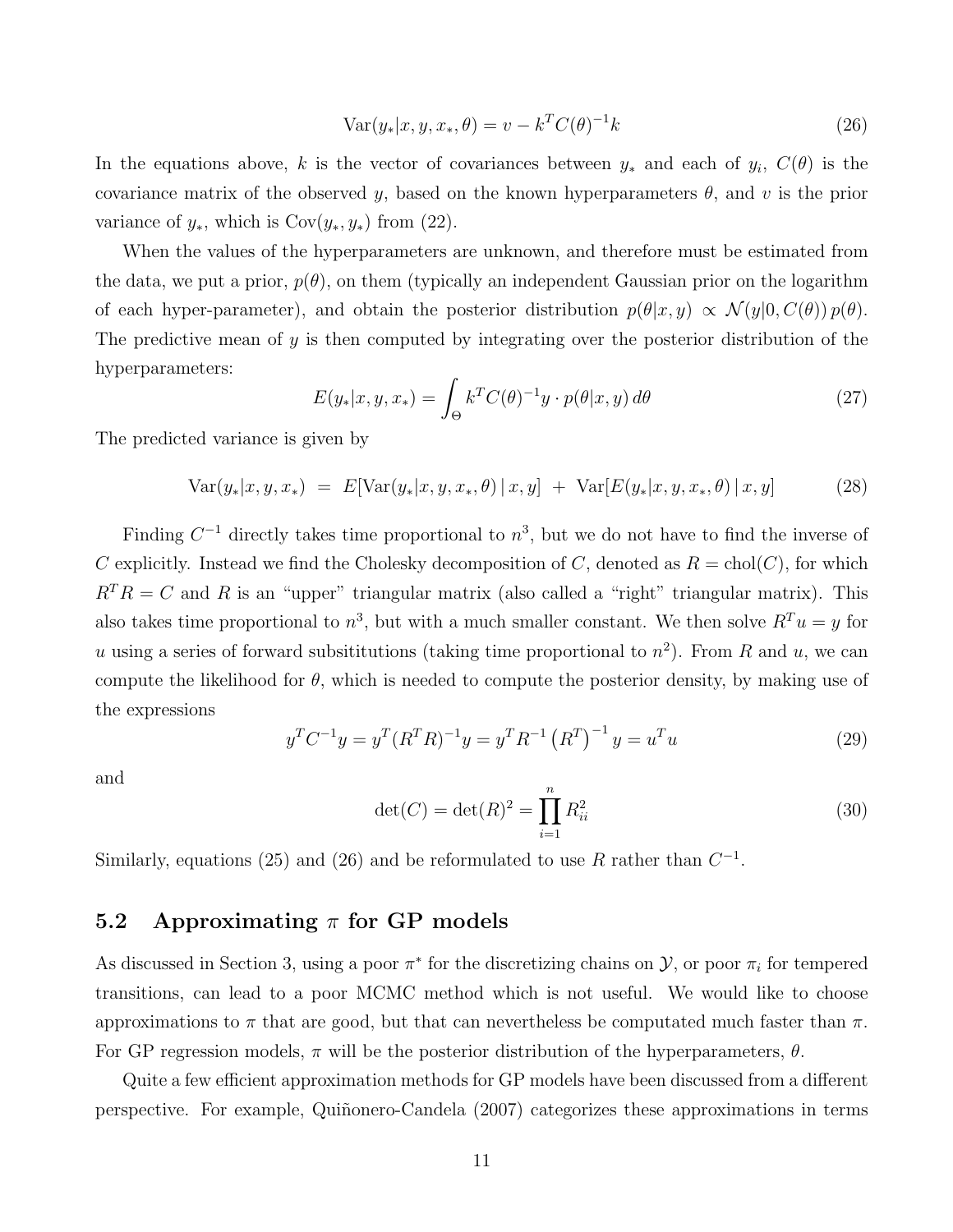of "effective prior". Most of these methods are used for approximate training and prediction; not all of them are suitable for forming a posterior approximation,  $\pi^*$ . For example, we cannot take advantage of an efficient approximated prediction.

#### 5.2.1 Subset of data (SOD)

The most obvious approximation is to simply take a subset of size  $m$  from the n observed pairs  $(x_i, y_i)$  and use the posterior distribution given only these observations as  $\pi^*$ :

$$
\pi^*(\theta) = \mathcal{N}(y|0, \hat{C}_{(m)}(\theta)) p(\theta) \tag{31}
$$

where  $p(\theta)$  is the prior for  $\theta$ , the vector of hyperparameters, and  $\mathcal{N}(a|\mu, \Sigma)$  denotes the probability density of a multivariate normal distribution  $N(\mu, \Sigma)$  evaluated at a.  $\hat{C}_{(m)}(\theta)$  is computed based on hyperparameters  $\theta$  and the m observations in the subset.

Even though the SOD method seems quite naive, it does speed up computation of the Cholesky decomposition of C from time proportional to  $n^3$  to time proportional to  $m^3$ . If a small subset (say 10% of the full dataset) is used to form  $\pi^*$ , we can afford to do a lot of Markov chain updates for  $\pi^*$ , since the time it takes to make these updates will be quite small compared to a computation of  $\pi$ . So a  $\pi^*$  formed by this method might still be useful.

To form a  $\pi^*$  using SOD, we need the following major computations, if there are p covariates:

| Operation                    | Complexity     |
|------------------------------|----------------|
| Compute $C_{(m)}$            | $pm^2$         |
| Find chol( $\hat{C}_{(m)}$ ) | m <sup>3</sup> |

#### 5.2.2 Using low-rank plus diagonal matrices

A covariance matrix in a GP model typically has the form  $C = K + \sigma^2 I$ , where K is the noise-free covariance matrix, and  $\sigma^2$  is the residual variance. More generally, if the residual variance differs for different observations, the covariance matrix will be  $K$  plus a diagonal matrix giving these residual variances. If we approximate K by a matrix  $\hat{K}$  with rank  $m < n$ , and let  $\hat{C} = \hat{K} + \sigma^2 I$ , then after writing  $\hat{K} = BSB^T$ , where B is n by m, we can quickly find  $\hat{C}^{-1}$  by taking advantage of the matrix inversion lemma, which states that

$$
(BSBT + D)-1 = D-1 - D-1B(S-1 + BTD-1B)-1BTD-1
$$
\n(32)

This can be simplified as follows when  $D = dI$ , where d is a scalar, B has orthonormal columns (so that  $B^T B = I$ ), and S is a diagonal matrix with diagonal elements given by the vector s,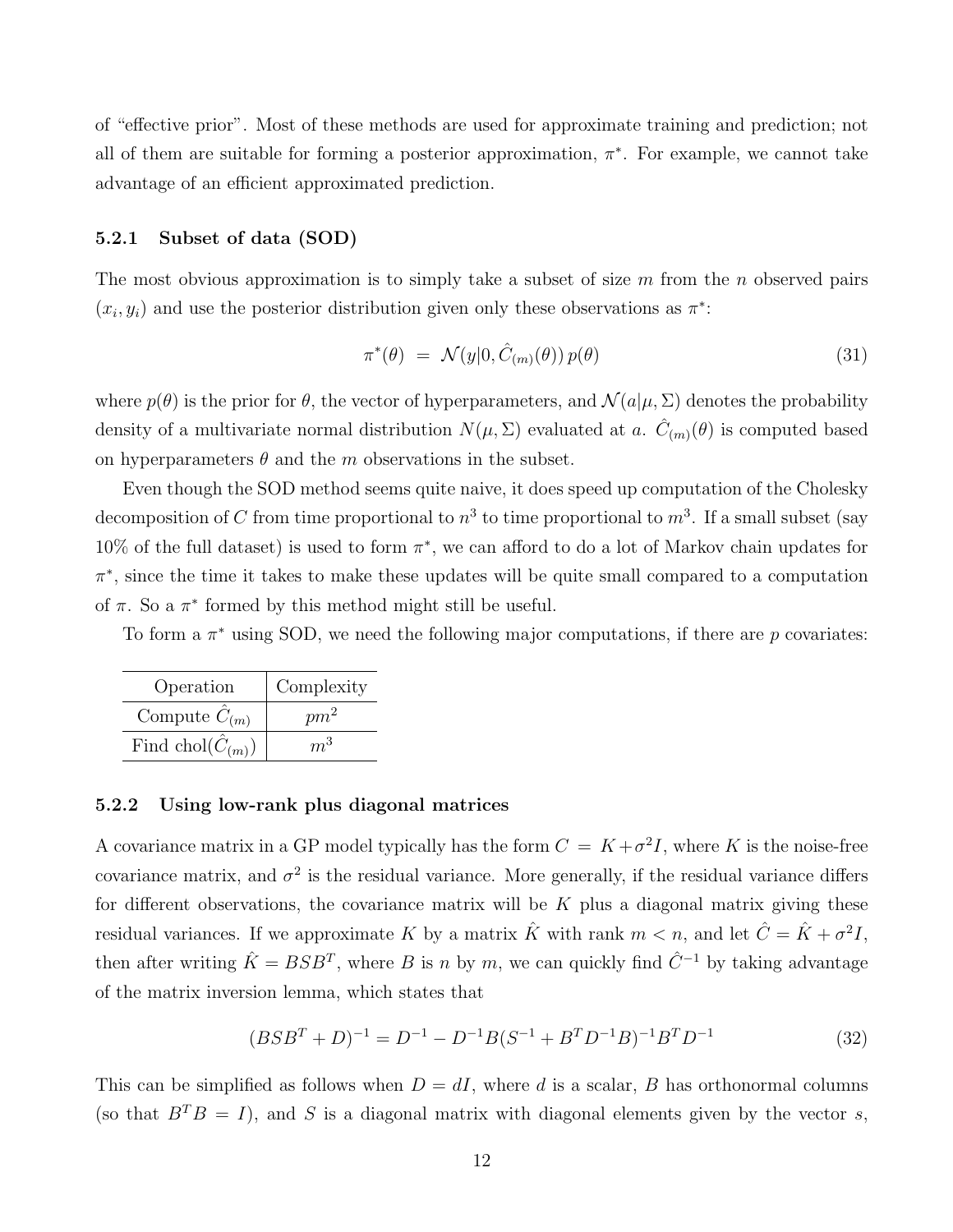denoted by  $\text{diag}(s)$ :

$$
(B \operatorname{diag}(s) B^T + dI)^{-1} = d^{-1}I - d^{-1}IB(\operatorname{diag}(s^{-1}) + B^T d^{-1}IB)^{-1} B^T d^{-1} I \tag{33}
$$

$$
=d^{-1}I - d^{-2}B(\text{diag}(1/s) + B^T B/d)^{-1}B^T
$$
\n(34)

$$
=d^{-1}I - d^{-1}B(\text{diag}(d/s) + I)^{-1}B^{T}
$$
\n(35)

$$
=d^{-1}I - d^{-1}B(\text{diag}((s+d)/s)))^{-1}B
$$
\n(36)

$$
= d^{-1}I - B \text{ diag}(s/(d(s+d))) B^T
$$
\n(37)

Expressions above such as  $1/s$  denote element-by-element arithmetic on the vector operands.

We can use the matrix determinant lemma to compute the determinant of  $\hat{C}$ .

$$
\det(BSB^T + D) = \det(S^{-1} + B^T D^{-1} B) \det(D) \det(S)
$$
\n(38)

When  $D = dI$  with d being a scalar,  $\det(D) = d^n$  is trivial, and  $\det(S^{-1} + B^T D^{-1}B)$  can be found from the Cholesky decomposition of  $S^{-1} + B^T D^{-1}B$ .

Once we obtain  $\hat{C}^{-1}$  and  $\det(\hat{C})$ , we can easily establish our  $\pi^*$ :

$$
\pi^*(\theta) = \mathcal{N}(y|0,\hat{C})p(\theta) \tag{39}
$$

#### 5.2.3 The Eigen-exact approximation

Since the noise-free covariance matrix, K, is non-negative definite, we can write it as  $K = E\Lambda E^{T} =$  $\sum_i^n \lambda_i e_i e_i^T$ , where E has columns  $e_1, e_2, ..., e_n$ , the eigenvectors of K, and the diagonal matrix  $\Lambda$  has the eigenvalues of  $K, \lambda_1 \geq \lambda_2 \geq ... \geq \lambda_n$  on its diagonal. This is known as the eigendecomposition. A natural choice of low-rank plus diagonal approximation would be  $\hat{C} = \hat{K} + \sigma^2 I$  where  $\hat{K} = BSB^T$ where B is an  $n \times m$  matrix with columns  $e_1, ..., e_m$ , and S is a diagonal matrix with diagonal entries  $\lambda_1, ..., \lambda_m$ . We expect this to be a good approximation if  $\lambda_{m+1}$  is close to zero.

With this approximation,  $\hat{C}^{-1}$  can be computed rapidly from B and S using (37). However, the time needed to find the first  $m$  eigenvalues and eigenvectors (and hence  $B$  and  $S$ ) is proportional to  $mn^2$ , with a much larger constant factor than for the  $n^3$  computation of all eigenvalues and eigenvectors. In practice, depending on the values of  $m$  and  $n$  and the software implementation, a  $\pi^*$  formed by this method could even be slower than the original  $\pi$ . Since our experiments confirm this, we mention it here only because it is a natural reference point.

#### 5.2.4 The Nytröm-Cholesky approximation

In the Nyström method, we take a random  $m$  by  $m$  submatrix of the noise-free covariance matrix, K, which is equivalent to looking at the noise-free covariance for a subset of the data of size  $m$ , and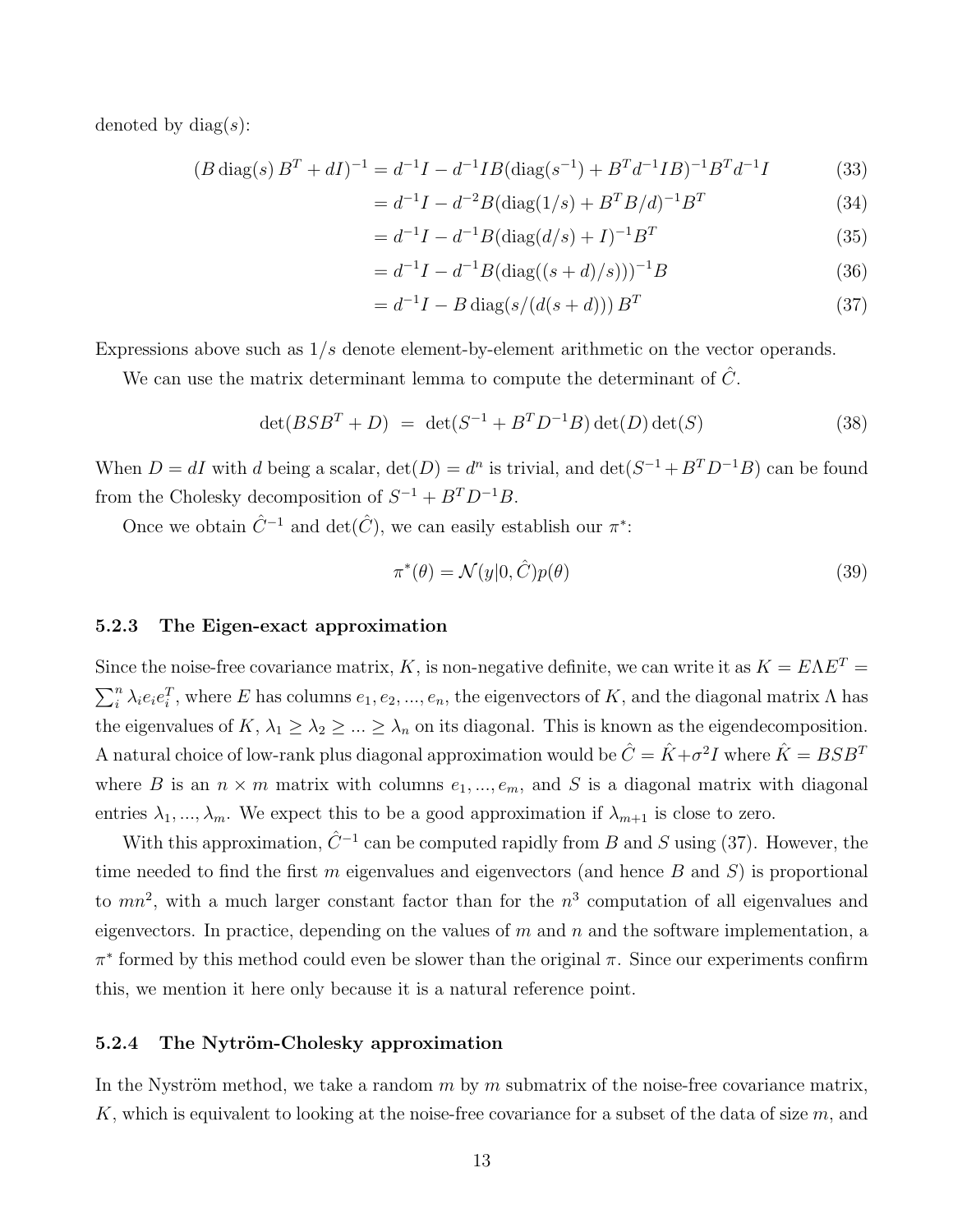then find its eigenvalues and eigenvectors. This takes time proportional to  $m^3$ . We will denote the submatrix chosen by  $K^{(m,m)}$ , and its eigenvalues and eigenvectors by  $\lambda_1^{(m)}$  $\lambda_1^{(m)}, \ldots, \lambda_m^{(m)}$  and  $e_1^{(m)}$  $\binom{m}{1}, \ldots, e_m^{(m)}$ . We can then approximate the first  $m$  eigenvalues and eigenvectors of the full noise-free covariance matrix by

$$
\hat{\lambda}_i = (n/m)\lambda_i^{(m)}\tag{40}
$$

$$
\hat{e}_i = \frac{\sqrt{m/n}}{\lambda_i^{(m)}} K^{(n,m)} e_i^{(m)} \tag{41}
$$

where  $K^{(n,m)}$  is the n by m submatrix of K with only the columns corresponding to the m cases in the random subset.

The covariance matrix  $C$  can then be approximated in the same fashion as Eigen-exact, with the exact eigenvalues and eigenvectors replaced by the approximated eigenvalues  $\hat{\lambda_1},...,\hat{\lambda}_m$  and eigenvectors  $\hat{e}_1, \dots, \hat{e}_m$ . However, a more efficient computational method for this approximation, requiring no eigenvalue/eigenvector computations, is available as follows:

$$
\hat{K} = K^{(n,m)}[K^{(m,m)}]^{-1}K^{(m,n)} \tag{42}
$$

where  $K^{(m,n)} = [K^{(n,m)}]^T$ . We can find the Cholesky decomposition of  $K^{(m,m)}$  as  $R^T R$ , in time proportional to  $m^3$ , with a much smaller constant factor than finding the eigenvalues and eigenvectors. Equation (42) can then be put in the form of  $BSB<sup>T</sup>$  by letting  $B = K<sup>(n,m)</sup>R<sup>-1</sup>$  and  $S = I$ . In practice, the noise free submatrix  $K^{(m,m)}$  often has some very small positive eigenvalues, which can appear to be negative due to round-off error, making the Cholesky decomposition fail, a problem that can be avoided by adding a small jitter to the diagonal (Neal, 1993).

An alternative way of justifying the approximation in (42) is by considering the covariance matrix for the predictive distribution of all  $n$  noise-free observations from the random subset of m noise-free observations, which (from a generalization of (26)) is  $K - K^{(n,m)}[K^{(m,m)}]^{-1}K^{(m,n)}$ . When this is close to zero (so these  $m$  noise-free observations are enough to almost determine the function),  $\hat{K}$  will be almost the same as  $K$ .

More sophisticated schemes for Nyström-Cholesky have been proposed. For instance, Drineas and Mahoney (2005) randomly select the m columns to construct  $\hat{C}$  according to some "judiciouslychosen'' and data-dependent probability distribution rather than uniformly choose the m columns.

| Operation                | Complexity |
|--------------------------|------------|
| Compute $K^{(n,m)}$      | pmn        |
| Find chol( $K^{(m,m)}$ ) | $m^3$      |

To form a  $\pi^*$  using Nyström-Cholesky, we need the following major computations: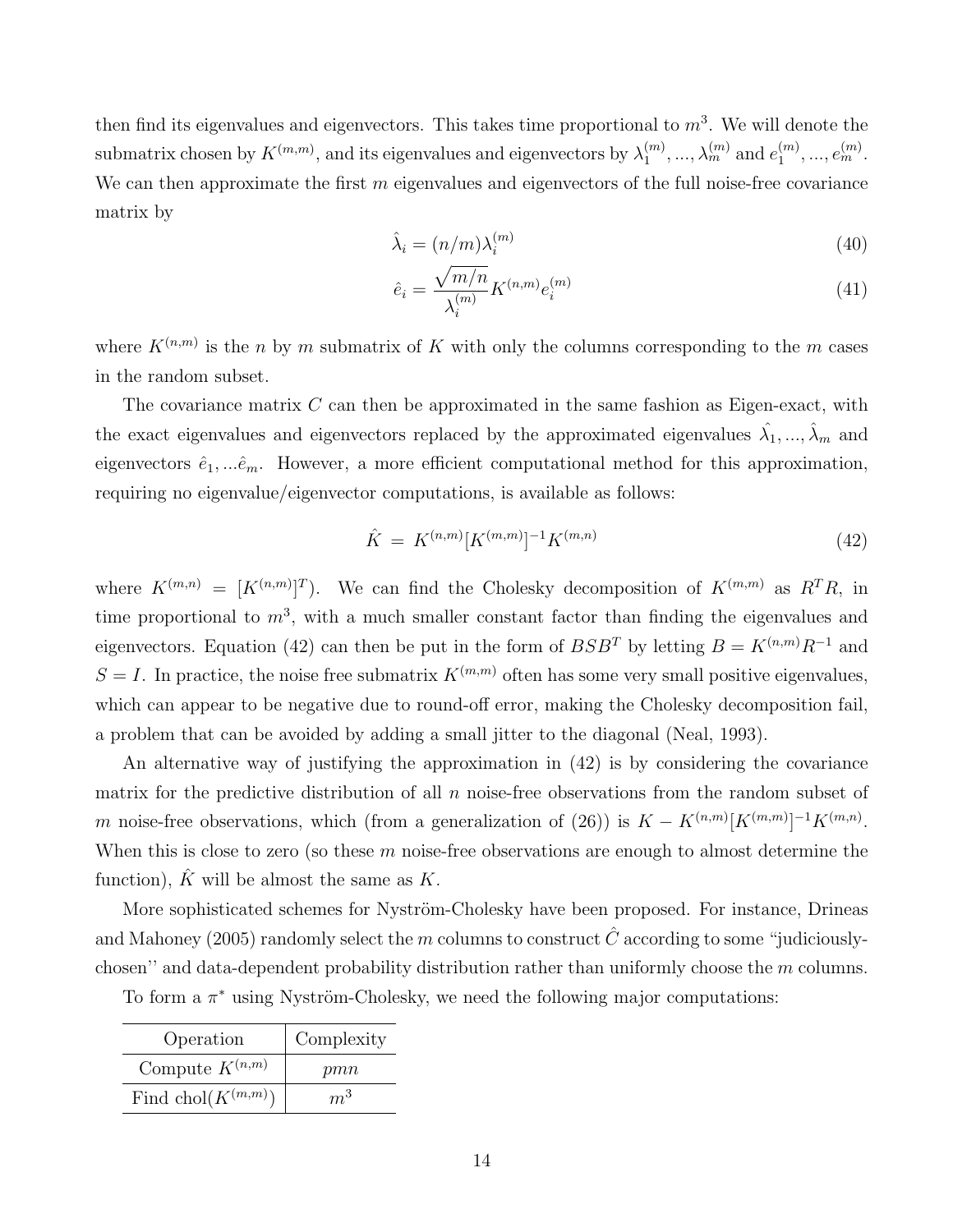# 6 Experiments

Here we report tests of the performance of the methods described in this paper using synthetic datasets.

### 6.1 Experimental setup

The datasets we used in these experiments were randomly generated, with all covariates drawn independently from uniform distributions on the interval  $[0, 1]$ , and responses then generated according to a Gaussian process with specified hyperparameters.

We generated ten types of datasets in this way, with different combinations of the following:

- Number of observations:  $n = 300$  or  $n = 900$ .
- Number of covariates:  $p=1$  or  $p=5$ .
- Type of covariance function: squared exponential covariance function with a single length scale (isotropic), or with multiple length scales (Automatic Relevance Determination, ARD). Note that these are identical when  $p = 1$ .
- Size of length scales: "short" indicates that a dataset has small length scales,"long" that it has large length scales.

The specific hyperparameter values that were used for each combination of covariance function and length scale are shown in Table 1.

The efficiency of an MCMC method is usually measured by the autocorrelation time,  $\tau$ , for the sequence of values produced by the chain (see Neal, 1993):

$$
\tau = 1 + 2 \sum_{i=1}^{\infty} \rho_i \tag{43}
$$

where  $\rho_i$  is the lag-*i* autocorrelation for some function of interest. In practice, with an MCMC sample of size M, we can only find estimates,  $\hat{\rho}_i$ , of autocorrelations up to lag  $i = M - 1$ . To

| Length scale size | Length scale type | $\eta$ |              |
|-------------------|-------------------|--------|--------------|
| short             | isotropic         | 5      | $l = 0.1$    |
| short             | ARD               | 5      | $l_i = 0.1i$ |
| long              | isotropic         | 5      | $l=2$        |
| long              | (IRI              | 5      | $l_i=2i$     |

Table 1: Hyperparameter values used to generate the synthetic datasets.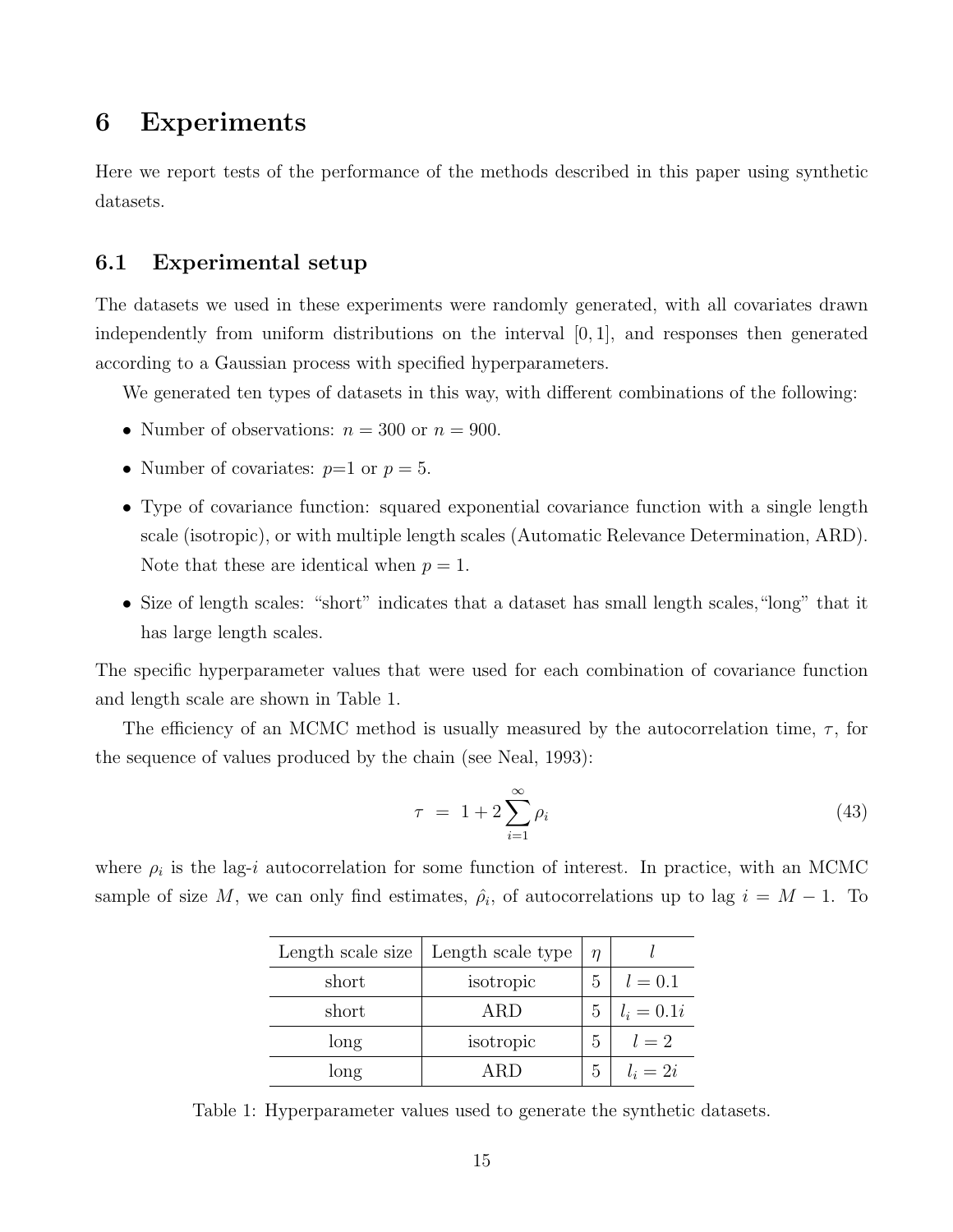avoid excessive variance from summing many noisy estimates, we typically estimate  $\tau$  by

$$
\hat{\tau} = 1 + 2 \sum_{i=1}^{k} \hat{\rho}_i \tag{44}
$$

where k is a point where for all  $i > k$ ,  $\hat{\rho}_i$  is not significantly different from 0.

Below, we will compare methods with respect to autocorrelation time of the log likelihood. For a fair comparison, we multiply the estimate of each method's autocorrelation times by the average CPU time it needs to obtain a new sample point.

### 6.2 Experiments with mapping to a discretizing chain

For each dataset, we tried the method of mapping to a discretizing chain using both a  $\pi^*$  formed with SOD and a  $\pi^*$  formed with Nyström-Cholesky. For comparison, we also ran a standard MCMC model. All the Markov chains were started from the hyperparameter values that were used to generate them, so these tests assess only autocorrelation time once the high-probability region of the posterior has been reached, not time needed for convergence when starting at a low-probability initial state. The adjustable parameters of each method were chosen to give good performance. All chains were run for 2000 iterations, and autocorrelation times were then computed based on the last two-thirds of the chain.

The standard MCMC method we used is a slice sampler (Neal, 2003), specifically a univariate slice sampler with stepping-out and shrinkage, updating parameters in sequence. For the discretizing Markov chain, the transition  $R(x'|x)$  uses the same slice sampler. Although slice sampling has tuning parameters (the stepsize,  $w$ , and the upper limit on number of steps,  $M$ ), satisfactory results can be obtained without extensive tuning (that is, the autocorrelation time of a moderatelywell-tuned chain will not be much bigger than for an optimally-tuned chain). Because finding an optimal set of tuning parameters is generally hard (requiring much time for trial runs), we will accept the results using moderately-well-tuned chains.

We found that  $r = s = 1$  gives the best performance for the method of mapping to a discretizing chain when the slice sampler is used for  $R(x'|x)$ , at least if only fairly small values of r and s are considered. Recall that r is the number of  $\overline{T}$  updates to do in each temporary mapping, and s is the number of steps of  $R(x'|x)$  to propose to move the mark for each  $\overline{T}$  update. Note that a single slice sampling update will usually evaluate  $\pi$  or  $\pi^*$  more than once, since an evaluation is needed for each outward step and each time a point is sampled from the interval found by stepping out. Therefore if we didn't use a mapping method we would have to compute  $\pi(x)$  several times for each slice sampling update. When a mapping method is used,  $\pi(x)$  only needs to be evaluated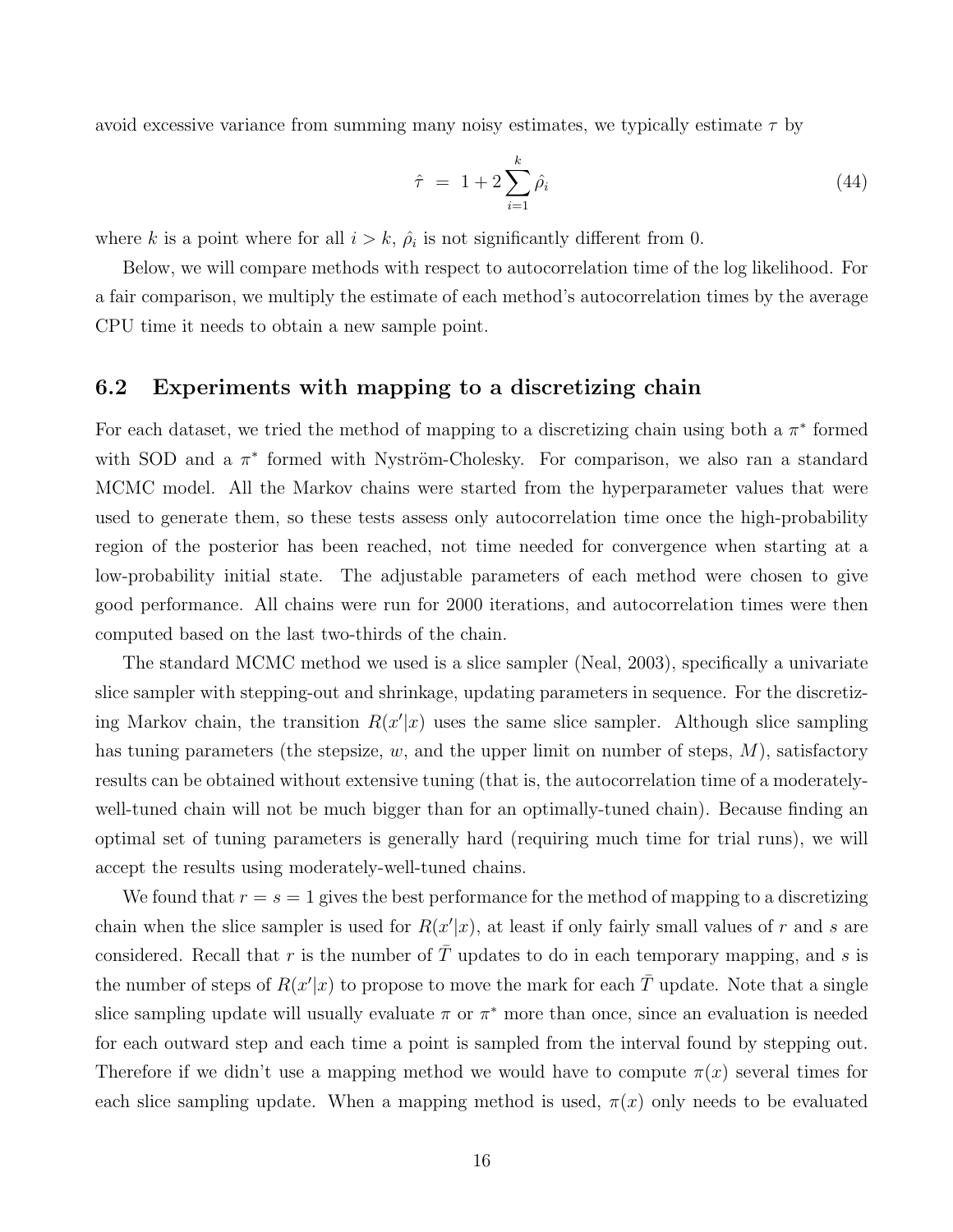once each update, for the new state (its value at the previous state having been saved), while meanwhile,  $\pi^*(x)$  will be evaluated several times.

We tuned the remaining parameter  $m$ , the subset size for SOD, or the number of random columns for Nyström-Cholesky, by trial and error. Generally speaking, m should be between  $10\%$ and  $50\%$  of n, depending on the problem. For Nyström-Cholesky, quite good results are obtained if such a value for m makes  $\pi^*$  be very close to  $\pi(x)$ .

The results are in Table 2, which shows CPU time per iteration times autocorrelation time for the standard MCMC method, and for other methods the ratio of this with the standard method. Table 3 shows actual autocorrelation time and CPU time per iteration for each experimental run.

From these results, we see that Subset of Data is overall the most reliable method for forming a  $\pi^*$ . We can almost always find a SOD type of  $\pi^*$  that leads to more efficient MCMC than the standard method. Depending on the problem, mapping to a discretizing chain using such a π ∗ can be two to four times faster than standard MCMC, for the Gaussian Process regression problems we tested. The computational savings go up when the size of the dataset increases. This is likely because when n is small, evaluation of  $\pi$  is fast, so overhead operations (especially those not related to n) are not trivial in comparison. The computational saving of  $\pi^*$  compared to  $\pi$ will be then less than the  $m^3$  to  $n^3$  ratio we expect from SOD for large n. Also when n is small, time to compute C (proportional to  $pn^2$ ) may be significant, which also reduces the computational savings from a  $\pi^*$  based on SOD.

For some datasets, we can find a Nyström-Cholesky  $\pi^*$  with a small m that can approximate  $\pi$ well, in which case this method works very nicely. However, for datasets with small length scales with  $p = 5$ , in order to find a working  $\pi^*$  we have to set m to be around 95% of n or greater, making  $\pi^*$  as slow as, or even slower than  $\pi$ . This is due to the fact that when the length scale parameters for the GP are small, the covariance declines rapidly as the input variable changes, so x and  $x'$  that are even moderately far apart have low covariance. As a result, we were not able to find efficient mapping method using Nyström-Cholesky with performance even close to standard MCMC (so no result is shown in the table). On the other hand, when the length scale is large, a good approximation can be had with a small m (as small as 10% of n). For  $n = 900$  and  $p = 5$ with ARD covariance, Nyström-Cholesky substantially outperforms SOD.

### 6.3 Experiments with tempered transitions

We have seen in the previous section that the method of mapping to a discretizing chain has a lot of tuning parameters, and finding the optimal combination of these tuning parameters is not easy. The method of tempered transitions actually has more tuning parameters. To start with,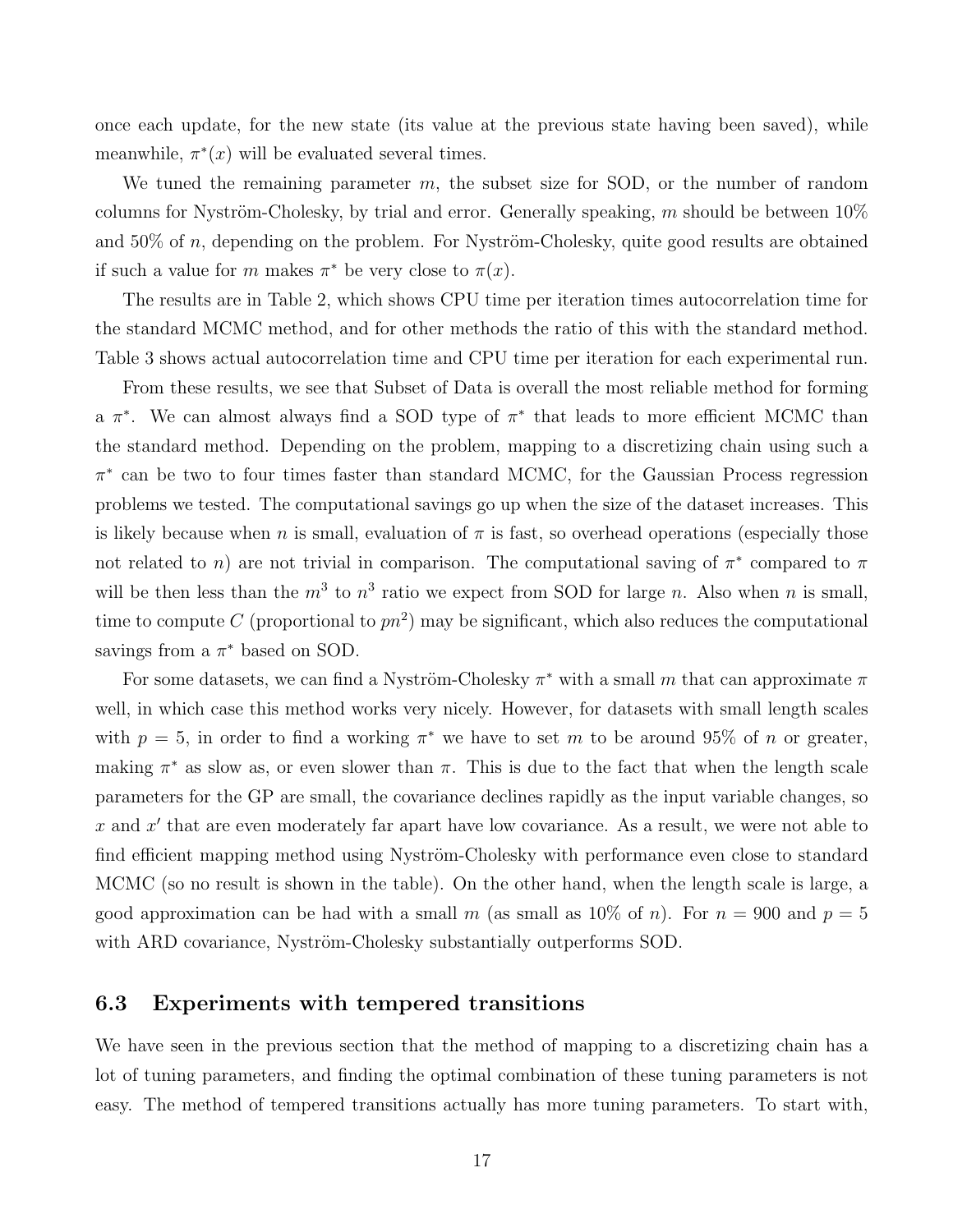| #              | Length scale |            |                  |                  | m   |                          |                          | Autocorrelation time $\times$ CPU time per iteration |                           |                           |                           |
|----------------|--------------|------------|------------------|------------------|-----|--------------------------|--------------------------|------------------------------------------------------|---------------------------|---------------------------|---------------------------|
|                | size         | type       | $\boldsymbol{p}$ | $\boldsymbol{n}$ | SOD | <b>NYS</b>               | <b>TMP</b>               | $T_{\rm STD}$                                        | $T_{\rm SOD}/T_{\rm STD}$ | $T_{\rm NYS}/T_{\rm STD}$ | $T_{\rm TMP}/T_{\rm STD}$ |
| 1              | small        | isotropic  | $\mathbf{1}$     | 300              | 40  | 30                       | 40, 20                   | 0.76                                                 | 0.45                      | 0.51                      | 1.05                      |
| $\overline{2}$ | small        | isotropic  | 5                | 300              | 150 | $\overline{\phantom{0}}$ | 100, 50                  | 1.62                                                 | 0.81                      | $\qquad \qquad -$         | 0.14                      |
| 3              | small        | ARD        | 5                | 300              | 100 |                          | 90, 45                   | 3.39                                                 | 0.83                      | $\overline{\phantom{a}}$  | 0.36                      |
| $\overline{4}$ | long         | isotropic  | 5                | 300              | 150 | 120                      | 130,65                   | $2.05\,$                                             | 0.81                      | 0.97                      | 0.69                      |
| $\overline{5}$ | long         | <b>ARD</b> | $\overline{5}$   | 300              | 90  | 80                       | 100, 50                  | 5.23                                                 | 0.66                      | 0.85                      | 0.51                      |
| 6              | small        | isotropic  | $\mathbf{1}$     | 900              | 60  | 90                       | 60, 30                   | 9.06                                                 | 0.27                      | 0.23                      | 0.28                      |
| $\overline{7}$ | small        | isotropic  | 5                | 900              | 300 |                          | $\overline{\phantom{a}}$ | 18.17                                                | 0.51                      | $\overline{\phantom{a}}$  |                           |
| 8              | small        | <b>ARD</b> | 5                | 900              | 100 |                          | $\overline{\phantom{a}}$ | 25.47                                                | 0.43                      | $\qquad \qquad -$         | $\qquad \qquad$           |
| 9              | long         | isotropic  | $\overline{5}$   | 900              | 100 | 110                      | $\overline{\phantom{a}}$ | 16.86                                                | 0.34                      | 0.40                      |                           |
| 10             | long         | <b>ARD</b> | 5                | 900              | 300 | 90                       |                          | 47.46                                                | 0.67                      | 0.34                      |                           |

Table 2: Results of experiments on the ten datasets.

|                |                   | CPU time(s) per iteration |            |      | Autocorrelation time |       |            |       |  |  |
|----------------|-------------------|---------------------------|------------|------|----------------------|-------|------------|-------|--|--|
| #              | $_{\mathrm{STD}}$ | SOD                       | <b>NYS</b> | TMP  | <b>STD</b>           | SOD   | <b>NYS</b> | TMP   |  |  |
| 1              | 0.26              | 0.078                     | 0.11       | 0.15 | 2.90                 | 4.32  | 3.53       | 5.40  |  |  |
| $\overline{2}$ | 0.28              | 0.14                      |            | 0.13 | 5.77                 | 9.32  |            | 1.67  |  |  |
| 3              | 0.56              | 0.23                      |            | 0.14 | 6.09                 | 11.98 |            | 8.63  |  |  |
| $\overline{4}$ | 0.13              | 0.072                     | 0.15       | 0.09 | 15.62                | 23.04 | 12.88      | 16.56 |  |  |
| 5              | 0.49              | 0.19                      | 0.41       | 0.13 | 11.16                | 18.07 | 10.89      | 20.37 |  |  |
| 6              | 3.10              | 0.53                      | 0.83       | 0.61 | 2.92                 | 4.63  | 2.48       | 4.21  |  |  |
| 7              | 3.76              | 0.82                      |            |      | 4.83                 | 11.24 |            |       |  |  |
| 8              | 7.21              | 1.48                      |            |      | 3.53                 | 7.38  |            |       |  |  |
| 9              | 1.81              | 0.69                      | 0.91       |      | 9.33                 | 8.27  | 7.40       |       |  |  |
| 10             | 5.66              | 1.95                      | 1.75       |      | 8.39                 | 16.18 | 9.14       |       |  |  |

Table 3: CPU time per iteration and autocorrelation time for each run in Table 2.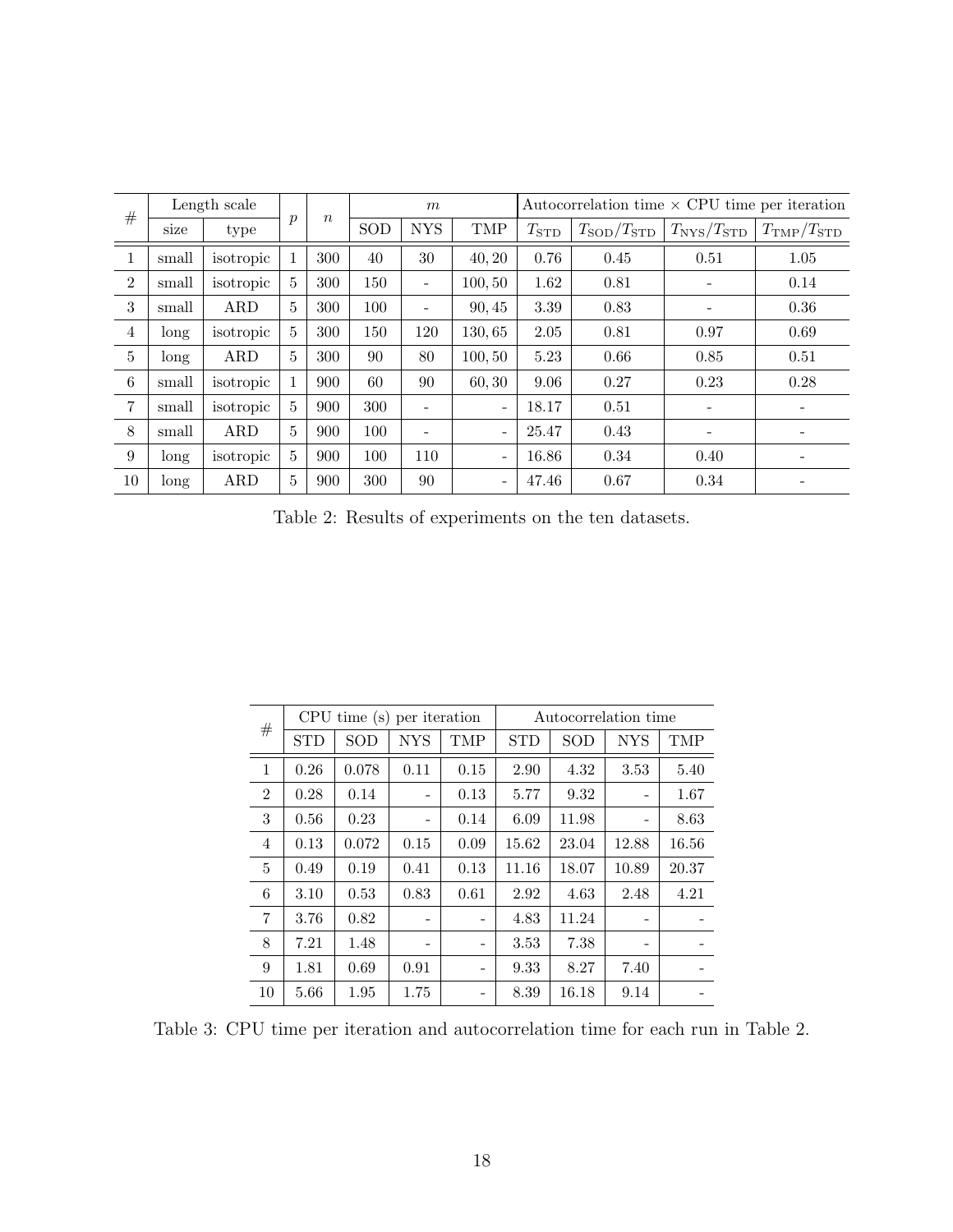

Figure 2: Comparison of autocorrelation times of the log likelihood for MCMC runs using mapping to a discretizing chain and using tempered transitions. Dataset  $#2$  is used (with five covariates, small length scales, an isotropic covariance function, and 300 observations).

we have to decide the number of "layers" (we call each of  $\hat{T}_i$  or  $\check{T}_i$  a "layer"). For each layer, (e.g.  $\hat{x}_i \xrightarrow{\hat{T}_{i+1}} \hat{x}_{i+1}$ ), we have to decide how many MCMC updates to simulate. This reduces the attraction of tempered transitions, but in some situations it does improve sampling efficiency.

In the experiments for the method of mapping to a discretizing chain, the results given by both SOD and Nyström-Cholesky for datasets with  $n = 300, p = 5$  are less satisfatory compared to others. We tried tempered transitions with these datasets. For simplicity, we used just two layers, each of which uses SOD to form the transition. The number of observations in each subset (denoted as  $m_i$  for transition  $\hat{T}_i$  and  $\check{T}_i$ ) is listed in Table 2 under the column "TMP" and the time ratio results are under the column " $T_{\text{TMP}}/T_{\text{STD}}$ ". We can see that for all these datasets, tempered transitions outperform the method of mapping to a discretizing chain, sometimes substantially. The advantage of tempered transitons is further illustrated n Figure 2, which shows the sample autocorrelation plots of the log likelihood for both methods, on dataset #2.

# 7 Discussion and future work

We have introduced two classes of MCMC methods using the "mapping and caching" framework: the method of mapping to a discretizing chain, and the tempered transition method. Our experiments indicate that for method of mapping to a discretizing chain, when an appropriate  $\pi^*$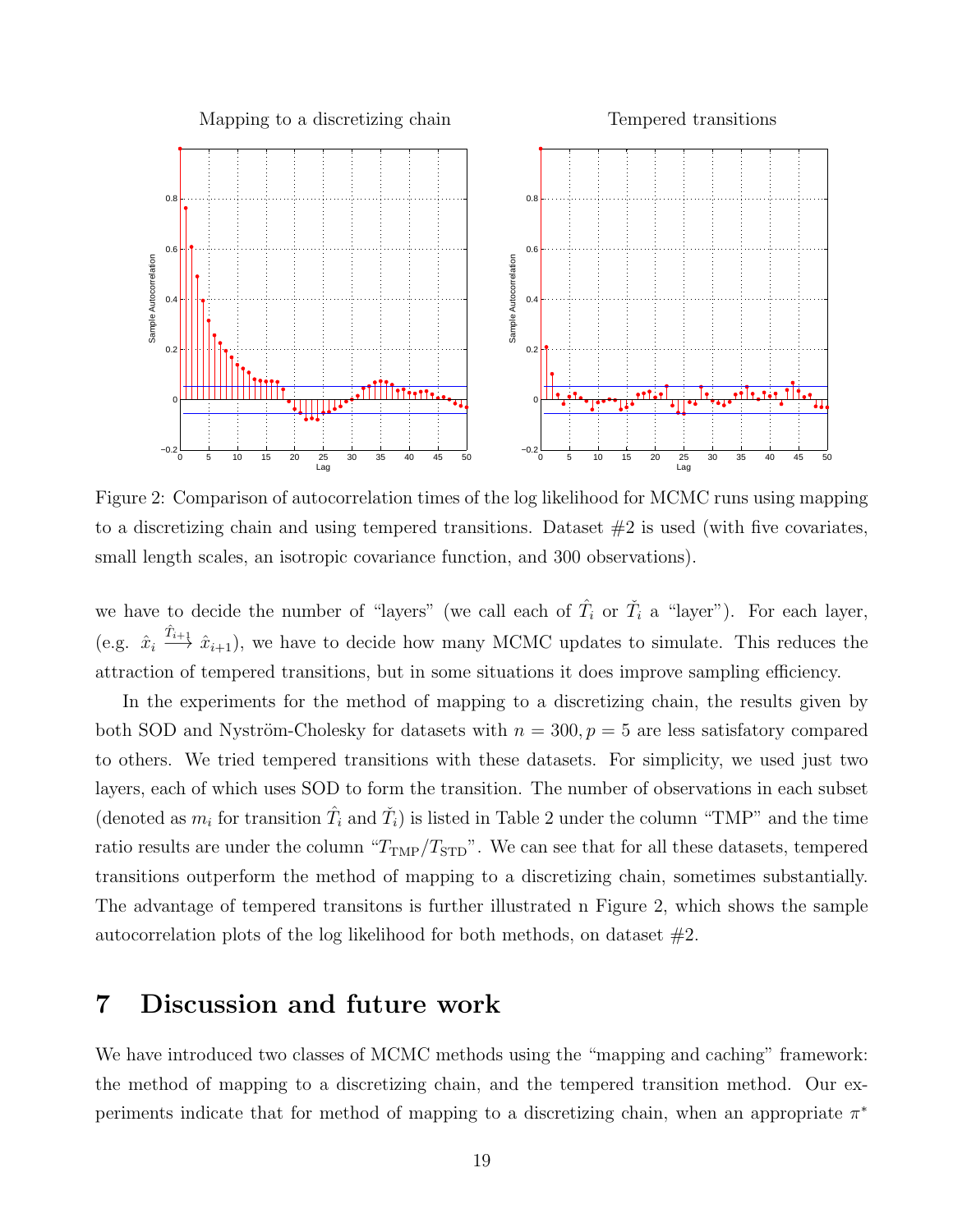is chosen (e.g. SOD approximation of  $\pi$  with an appropriate m), an efficient MCMC can be constructed by making "local" jumps (e.g. setting  $r = s = 1$ ). A good MCMC method can also be constructed using the tempered transitions, with a small number of  $\pi_i$ , where each  $\hat{T}_i$  and  $\check{T}_i$ makes only a small update.

These results are understandable. Though  $\pi^*$  and  $\pi_i$ , are broader than  $\pi$ , making small adjustments a small number of times will have a good chance to still stay in a high probability area of  $\pi$ . However, even though the acceptance rate is high, this strategy of making small adjustments cannot bring us very far from the previous state. On the other hand, if we make large jumps, for instance, by using large values for  $r$  and  $s$  in the method of mapping to a discretizing chain, the acceptance rate will be low, but when a proposal is accepted, it will be much further away from the previous state, which is favourable for a MCMC method. We haven't had much success using this strategy so far, perhaps due to difficulty of parameter tuning, but we believe this direction is worth pursuing. The tempered transition method may be more suitable for this direction, because moving from one state to another state further away is somewhat similar to moving among modes — the sequence of  $\hat{T}_i$  and  $\check{T}_i$  should be able to "guide" the transition back to a region with high probability under  $\pi$ .

### Acknowledgements

This research was supported by the Natural Sciences and Engineering Research Council of Canada. R. N. holds a Canada Research Chair in Statistics and Machine Learning.

# References

- Drineas, P. and Mahoney, M. (2005) "On the Nystrom Method for Approximating a Gram Matrix for Improved Kernel-Based Learning'' Journal of Machine Learning Research vol.6 pp.2153-2175
- Metropolis, N. and Rosenbluth, A.W. and Rosenbluth, M.N. and Teller, A.H. and Teller, E. (1953) "Equations of State Calculations by Fast Computing Machines", Journal of Chemical Physics vol. 21, pp. 1087-1092.
- Neal, R. M. (1993), "Probabilistic Inference Using Markov Chain Monte Carlo Methods", Technical Report, Dept. of Computer Science, University of Toronto, CRG-TR-93-1, Available from http://www.utstat.utoronto.ca/~radford